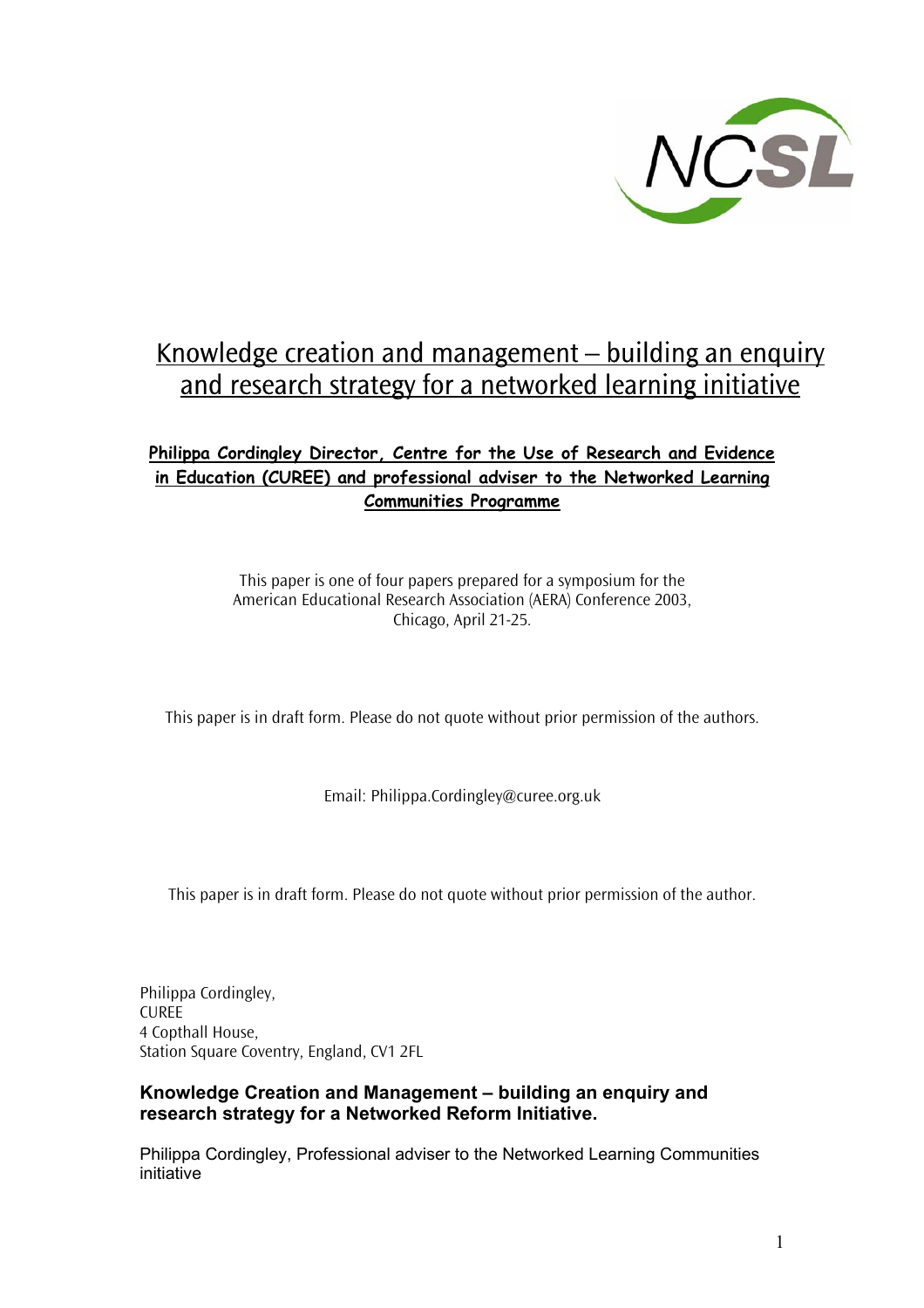### **Background**

In 2003 the English National College for School Leadership established a research and development initiative to promote "Networked Learning Communities" (NLCs). The programme invited volunteer networks of schools with either Higher Education or Local Education Authority partners to prepare proposals for supporting networked learning for pupils, adults, school leaders and groups of schools over a three year period. Successful bidders were to be offered £50,000 per year and the opportunity to work with other similar networks. Forty networks started in September 2002 and a further 40 started in January 2003 involving some 1000 schools in total. The initiative was supported by the Networked Learning Group (NLG) at the National College, comprising approximately 50 professional and administrative support staff including a group of facilitators whose role was to support networks. During the Autumn term 2002 a small group of facilitator-researchers worked with the author, an external consultant, to start to develop the oriented research strategy for the programme highlighted in the symposium submission. This included preliminary work on defining what such a strategy might mean and the nature of its relationship with professional learning, practitioner enquiry and more traditional research.

This paper explores the process or developing an appropriate research strategy within an initiative oriented towards knowledge production. It does so through an examination of early strategic decisions relating to programme values, empirical and theoretical approaches to research utilisation, drawing in particular on the work of Huberman (1993)and concludes with case study examples of early research related work. In doing so the paper enters contested territory in full acknowledgement that the efforts of the programme make pragmatic compromises; the reflections here are offered tentatively to the world of academic critique for debate, refinement and exploration, not as simple solutions.

There are three core features of the Networked Learning Communities Programme that set the context and framework for developing its research strategy:

- its comprehensive attempt to embrace the complexity of networked reform in education communities;
- its emphasis upon enquiry oriented learning; and
- its claims to contribute to knowledge creation for and on behalf of others.

The NLC programme is positioned on the boundary between schools and teachers and university-based research. Some, but by no means all NLCs have strong links with universities and have specific research aims. An early question for the initiative, which will ultimately shape the direction of the Programme's research strategy, is how far can or should knowledge creation be defined in traditional research terms and what is the connection to be made between programme approaches and those of academe? The scale of the programme, its 3 year timescale and its capacity to link policy making, practice and research all have the potential to complement established approaches to research but not necessarily to duplicate them.

### **The Networked Learning Communities in Context**

Although the NLC programme is unique in the UK, it has grown out of past reform initiatives with which it shares common features, in particular: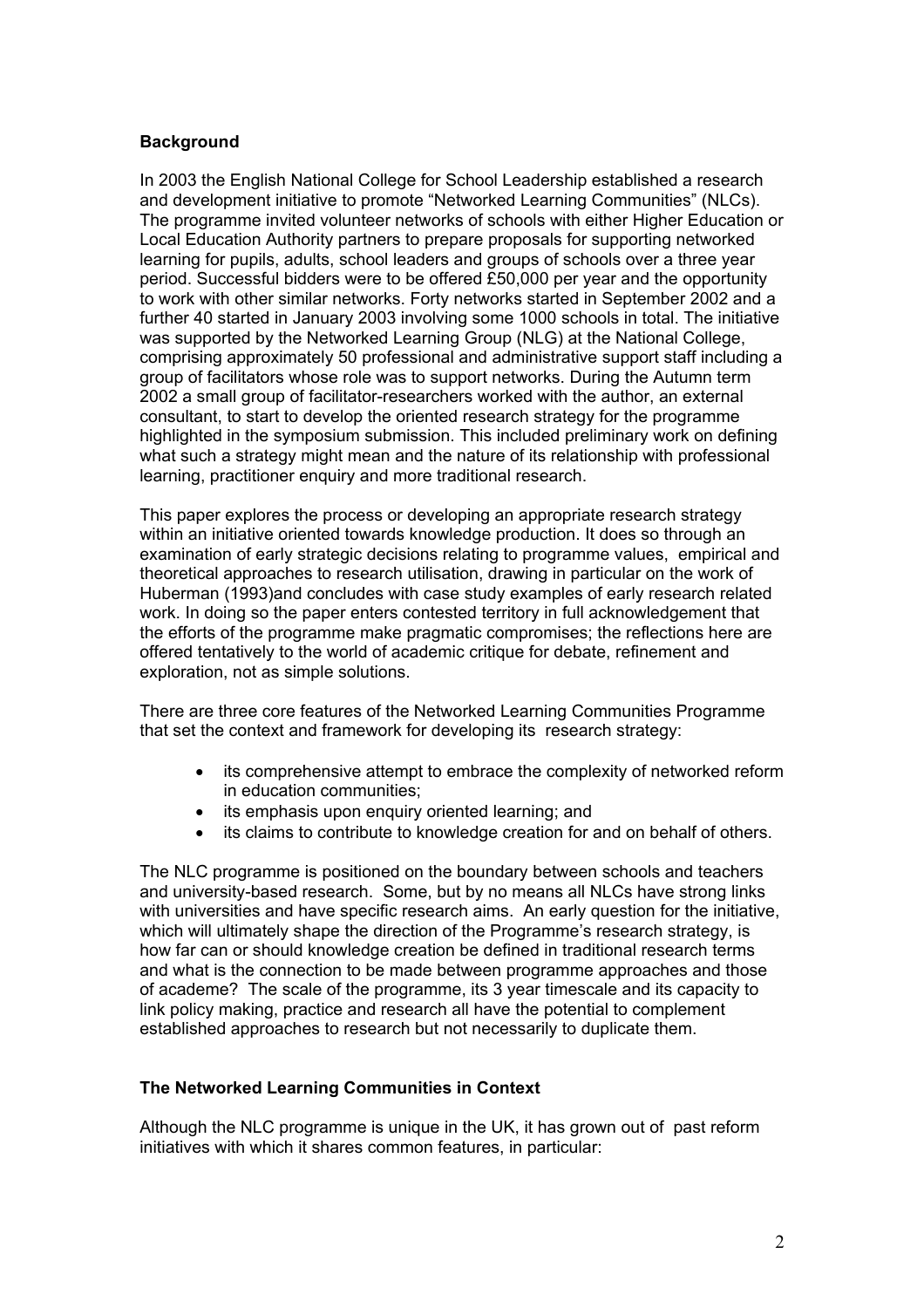- Improving the Quality of Education for All (IQEA) Hopkins (1994) an initiative shaped and organised by the research community with a strong focus on school improvement and pupil attainment;
- the School Based Research Consortia an initiative prompted, funded and guided by a national government agency;
- its design draws, too, on the work of Anthony Alvarado and Elaine Fink (2001) in an effective 11 year programme of school improvement, through instructional leadership, in Community School District 2 involving 45 schools and 22,000 students in a diverse urban setting in New York City; and
- on the work of Lauren Resnick (2001).

The connections with the UK initiatives have been particularly strong because many schools, networks, co-leaders and activists at programme level were deeply involved in predecessor initiatives. Efforts have also been made, however, to draw on programmes from other countries through:

- literature searches and reviews e.g.Demos (2002);
- international study visits (see Paper I in this Symposium)
- including facilitators from the international community in the facilitation team;
- small scale studies of and consultation with similar networks during the design phase (What does a network facilitator do 2002).
- testing of early ideas, processes, instructions and outputs at international events such as this one.

Evidence and learning derived from research about learning and school improvement have also played a strong and explicit role in the programme design. The NLC programme was grounded in research in its design as well as its intention. At its inception its leaders and funders believed that it was distinctive in its combined focus upon:

- networked learning';
- learning at 5 "levels" (pupils, adults, school leaders, school and interschool); and
- its focus on the "distributed" leadership provided by a wide range of actors in schools.

### **Does NLC's Focus on Innovation have Implications for its Research Strategy?**

Whilst the programme has its roots in existing evidence, theory and previous reform initiatives, its goals are located in practice and in challenging expectations. As a government funded programme involving 1000, self-identified schools, the NLC programme self-consciously tries to innovate. Throughout all the programme literature there is an emphasis on innovation, starting with the following statement from the proceedings of the CERI/OECD conference in Lisbon, 2000 "Networks are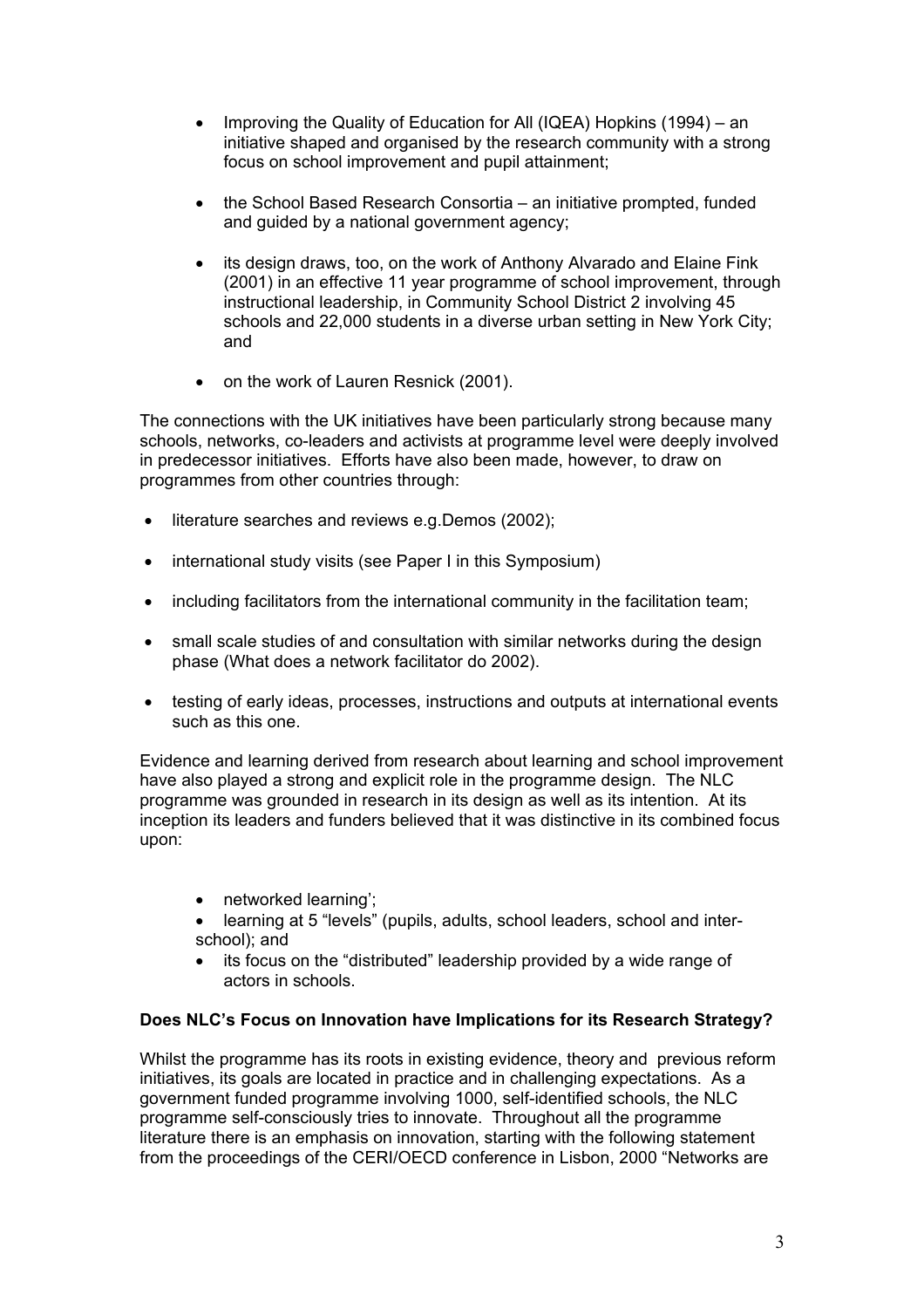an effective means of supporting innovation in times of change….. and of restructuring and reculturing educational organisations and systems."

The aim to be ground-breaking ranges from efforts to change practitioner interest in and conceptions of knowledge creation and research, or research and evidence informed practice through to efforts to seed practice informed policy making. There is also a strong commitment to breaking down the potential barriers to networked learning caused by inter-school competitiveness, a phenomenon in the UK associated in particular with the combined effects of market based resource allocation and comparative accountability mechanisms. The early aims and aspirations set out in the recruitment literature include the statement:

"In Networked Learning Communities, schools and teachers will create and exchange knowledge collaboratively, continuously and systematically. By ensuring that adults learn, that schools learn, and that schools learn from one another, we can help all children to become powerful learners."

(Why Networked Learning Communities? NCSL 2002).

Similarly, the programme introduces its research and development work as follows:

"The NCSL Networked Learning Community Programme will build upon this (i.e. schools') work by inviting potential partner schools to utilise best available knowledge to establish model networks."

It goes on to describe the characteristics of such networks in relation to enthusiasm to learn from and with others, the articulation and sharing of values, the creation and transfer of knowledge to support improvement, the dispersal of leadership and commitment to and resourcing for Continuing Professional Development (CPD). (Networked Learning Communities, learning from each other… Learning with each other, NCSL 2002)

Knowledge creation in this context is as much about sustained and collective professional development and learning as traditional research with its disciplined processes of goal setting, valid and reliable data collection and transparent analysis. There is recognition of the importance of the "best available knowledge" but no concensus as yet as to what constitutes "best". The programme faces questions about whether to give priority to identifying best available knowledge only from products of the academic research or to extend this to the day to day enquiry and research of participants. The programme has responded in a number of ways.

Research processes in the NLC were intended to nourish the work of the programme through an emphasis upon *enquiry orientated learning*. This intention is evident in all of the programme literature, the criteria for application from aspirant networked learning communities, the applications themselves, the early work of the networks and the NLC facilitators' own work in supporting networks. Yet the programme aims to work with research and enquiry without being a traditional research project or agency. It has described itself as a 'development and research' initiative, aiming for an "oriented research strategy" and not as a research project geared towards traditional findings. Ambitiously, the NLC seeks to use enquiry orientated learning "to change the way we are thinking about learning at every level in the education system" ('Why Networked Learning Communities?' 2002).

The programme also aims to facilitate practice-informed policy making. To this end, NLC has formed a partnership with an influential UK policy think tank, DEMOS, within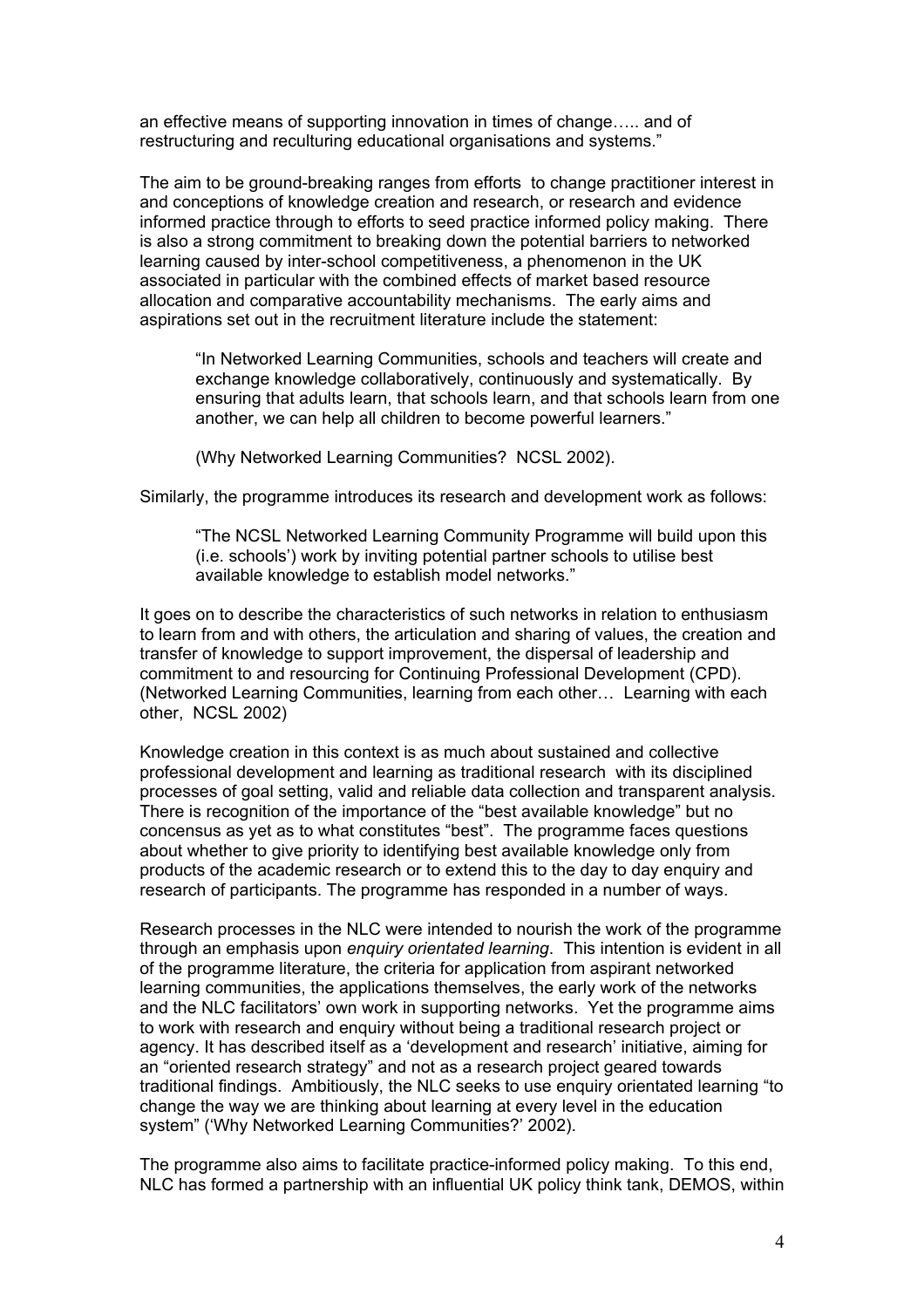which there is a commitment to developing "real time research," that is research and or enquiry whose processes and outputs are designed to gather and process information capable of informing events as they unfold. The focus here again is on engaging with research processes and findings for immediate and intermediate purposes rather than in order to add to the formal, academic canon of knowledge.

The context for the Research Strategy thus:

- emphasised the importance building on others' knowledge provided that knowledge is inclusively defined;
- defined knowledge creation as a continuous, collaborative process rather than a process leading to products such as research findings and publication in academic journals;
- accepted innovation as an imperative of practice;
- aimed to secure a positive influence for learning and enquiry/research on policy and practice; and
- was open to and interested in longer scale, longer term and more deeply tested knowledge building.

### **The Education Research Context**

Does the distinction between knowledge creation, diffusion and use really matter? A brief review of recent developments in education research indicates that this is an issue which goes to the heart of current debates about "evidence-informed" practice, "best practice" and "sharing good practice". In the UK, in particular, there has been considerable national policy analysis and reflection upon the role of education research in recent years. In England the National Teacher Training Agency (TTA) sponsored a good deal of debate through the work of its research committee. This included the presentation of a controversial paper by one of the committee's members, Professor David Hargreaves, which challenged the quality, relevance and accessibility of education research in (1997)*.* Similar debates have unfolded internationally. These are reflected in the OECD programme of reviews of educational research and development across 8 member countries (OECD 2001 & 2002). This debate about national policies and approaches has also spawned reflective think pieces and secondary debate about the nature of research and evidence informed policy making starting with lively rejoinders to Hargreaves( ibid), (Hammersley, 1997) moving on through reflections on the role and functions of research reviews (Oakley, 2002, Elliot, 2002) to more practitioner oriented contributions from organisations like the English National Teacher Research Panel (Cordingley et al 2000, 2001) with which this author is closely associated. This literature spans the terrain and maps many of the issues faced by the NLC initiative encompassing issues such as:

- the need for more research that focuses on issues of concern to teachers and schools, and in particular for research that reaches deep into learning and teaching processes *(Cordingley 1997,, Hargreaves, 1997, Harris, 2002 Stoll 1999)*
- a need for more, large-scale, high quality and mixed methods research, capable of answering within a single study questions about *whether* different issues or approaches are important helpful and *in what ways* the issues or approaches take place and have an effect Hillage (1998). Exploring whether there is an effect will rely to a degree on comparative studies involving a considered approach to sampling and to the testing and validation of instruments, data and findings. Exploring how such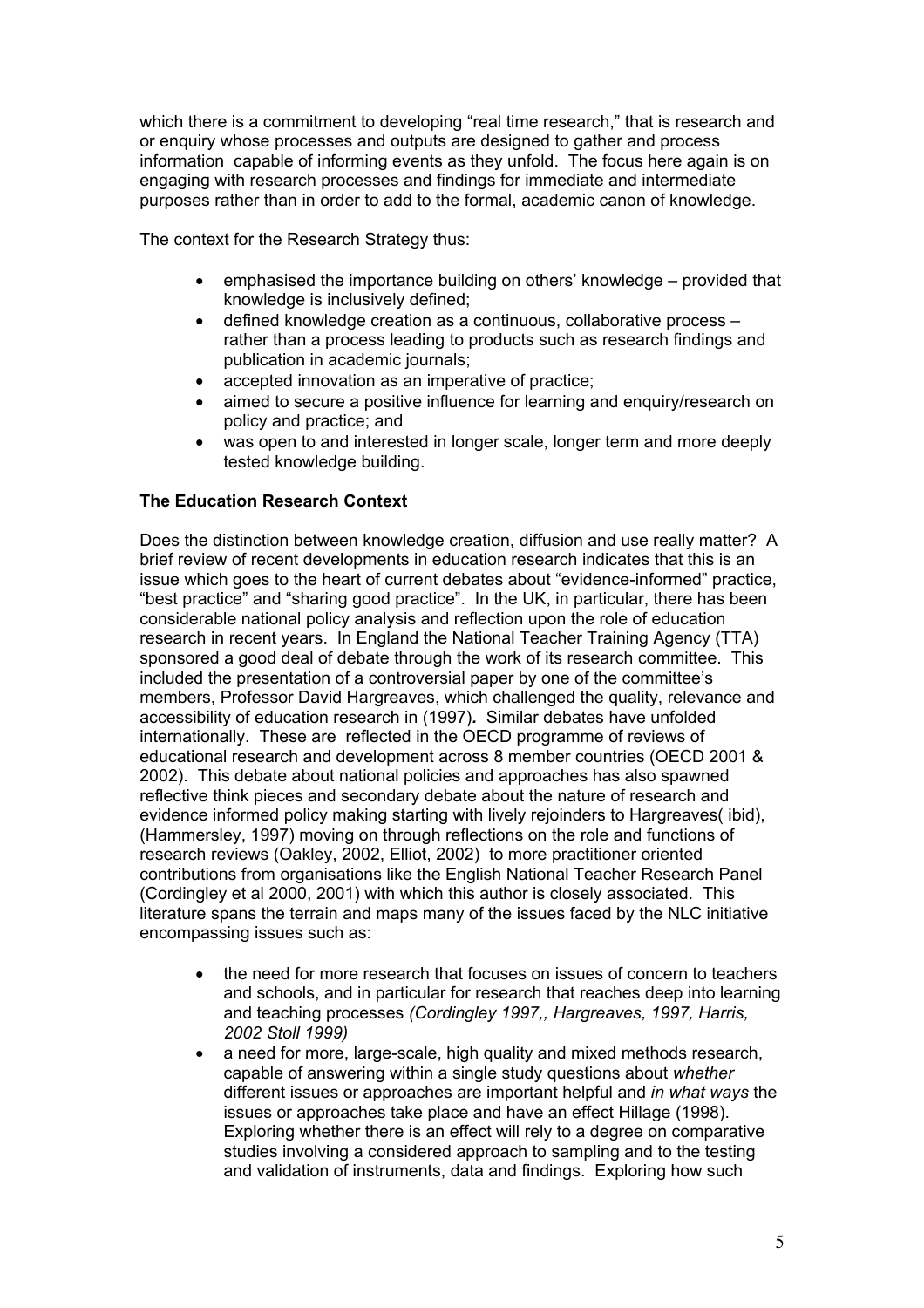effects came about will necessarily depend upon more qualitative approaches, data and analysis because of the need for fine grained illustration of complex and dynamic processes.

- a need for a more cumulative approach to research and evidence building both within and between studies – of the sort supported by the Cochrane and Campbell collaborations (and in England, the EPPI Centre approach) to developing systematic and technical research reviews, (Hillage 1998 & Oakley 2002);
- a need for greater skills in appraising research findings, particularly quantitative findings (Gorard 2001) amongst researchers and research users; and
- the importance, given the context specificity of educational practice, of recognising the need for practitioners to interpret the implications of research findings for their own context (*Guskey 1995 and Eraut 1994*).

The initial concern for NLC was how to shape a research strategy in the context of these national concerns and its own ambitious goals. Should the NLC set out to create or commission studies that do meet those needs, as part of its commitment to best available evidence? Should it concentrate upon making appropriate research available to the networks? Or should it try to undertake such research itself? Finally, given its commitment to research only as a means to the end of supporting networked learning, how was the process of knowledge transfer to be conceived?

#### **Knowledge, Utilisation and Transfer**

The research dissemination and utilisation literature addresses the issue of the interface between research and its use in two ways. Huberman (Chapter 4, page 36 19XX) characterises traditional approaches to knowledge utilisation as being linked or cyclical as shown in figure 1 below. In the linear model, knowledge is produced and, through the agency of a knowledge diffuser, transfers to users. He points out that "the bulk of research about knowledge use and dissemination has to do with the transfer process and the conditions under which it can be accelerated, without resulting in an undue 'distortion' on the part of users". (ibid). A more developed model involves users, often through action research, in defining "the type of knowledge they require. The research community is then able to frame its next raft of studies around these needs."



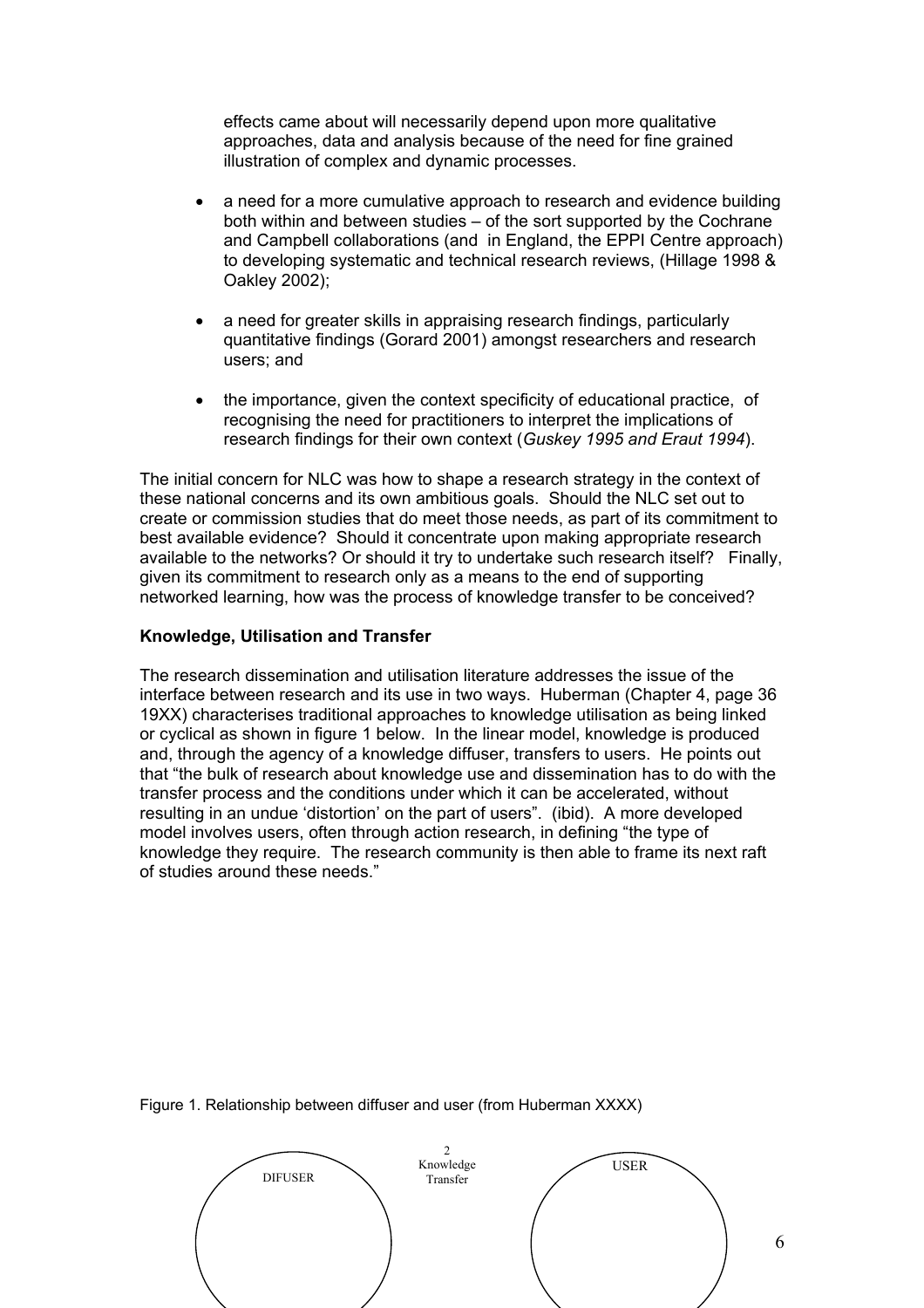

Neither conception treats users as knowledge producers. The NLC programme does. Does that mean that the NLC research strategy needs to position itself in the left hand circle or at both ends? Clearly the networks themselves were not conceived simply as users of the knowledge created by others, given the commitment that "schools and teachers will create and exchange knowledge collaboratively, continuously and systematically." If the programme occupies both spaces then the research strategy will need to address both sets of processes. The emphasis on knowledge creation would sit at one end and the notion of networked learning would sit both at the other end and in the connecting strands between the two. It is important to note here that Huberman was writing about knowledge transfer before the emergence of networks focused on knowledge transfer. There is now evidence Figgis (2000) of their importance both in the successful utilisation of research and given the right structures, in its diffusion, Kushner, Simmons et al (2002). However, as this paper attempts to show, such duality is not unproblematic. To be effective, it would mean establishing a workable interface between NLC knowledge creation and the other potential users in schools and in different types of networks. And because knowledge creation involves building on what is already known, means would also have to be found for drawing in the knowledge base of academe. The initial dilemma was to identify how far knowledge creation activities require participation in large scale and traditional research of the kind recognised and acclaimed in the academy but which, from an NLC perspective, remains locked into journals, bookshelves and the experience of direct participants.

Huberman goes on to highlight "one of the more robust findings in the research utilisation literature" - the importance of "sustained interactivity" in demonstrating research effects on practice. He also emphasises the importance of exchanges between knowledge creators and *potential* users (i.e. not those with a direct role in the study) during its conduct. He points out that in most instances "there is, at best, modest activity" during the conduct of studies although the pace picks up when findings are brought to user organisations. He lists interventions and exchanges during this ultimate phase of knowledge transfer as including:

- translating findings into contextually grounded, semi-operational forms, e.g. alternative ideas of what study results can mean locally, of what can be 'done' with them;
- 'nourishing intermediaries,' i.e. providing inputs and advice to local actors recruited earlier in the process to bring the study into the host setting;
- mixing 'readable' written products with in-person interventions on the part of the research team;
- staving with the user setting over time, typically to the point where internal discussion, training and decision-making mechanisms have engaged actively with the findings;
- focusing on the alterable variable i.e. on the connections between the study's findings and policies or practices within the user environment that are judged amenable to change;
- scouting out and taking into account local susceptibilities;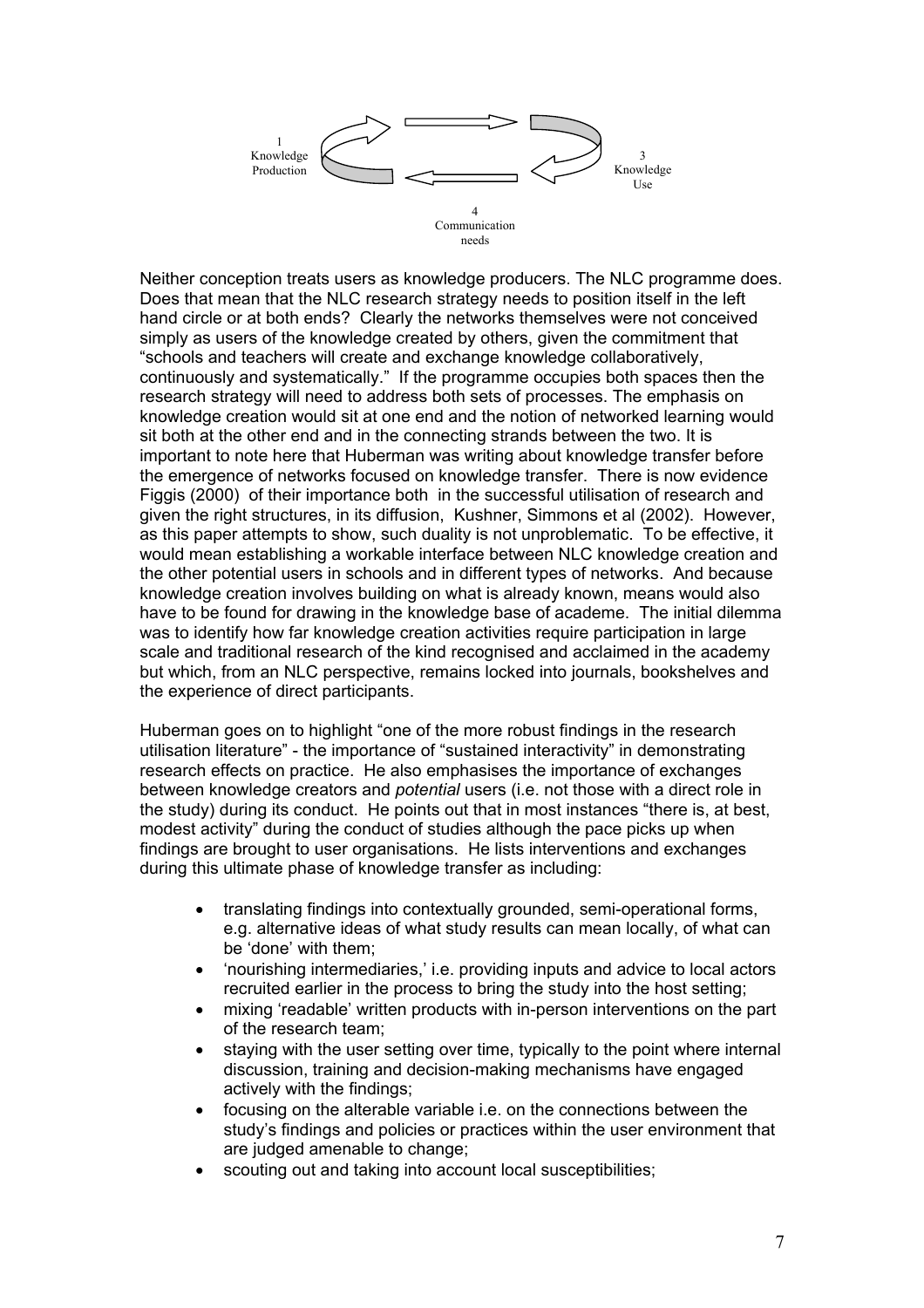• going beyond the study, i.e. engaging with users on issues of local significance or controversy for which the study has no specific answers but in which the researcher has conceptual or practical expertise.

This list relates closely to the priorities of the NLC initiative and its expressed need for "orientated research," despite the somewhat technical language. Users are "not confirmed simply as 'targets' but as actors who will transform the knowledge-base in line with their own representation of the problem". (ibid). Wrestling with the processes identified by Huberman would certainly fit well with many NLC aspirations. It also opens up the question of whether some activities are focused on knowledge creation and others on knowledge transfer and whether such a distinction matters.

### **How does this Framework from the Literature Relate to Early Realities?**

Quite early in the development of the research strategy the research team identified several principles that gradually created a sustainable path through these questions. First of all, since the NLC was conceived as a Development and Research programme, the work needed to be *fit for purpose*. The first purpose was ensuring that learning took place continually and continuously at programme level as well as in networks and schools. The aim was to gather in data and learning from the networks, make sense of this and portray it back to networks in forms that supported their learning. Whenever possible, as the Schools Based Research consortia had indicated Cordingley & Bell (2002) data collection needed to be useful to those involved in collecting it as well as in answering research questions. In particular, feedback from data was needed to inform learning cycles across the initiative at the same time as learning and practice unfolded. In effect, there was a need for action research at programme level. This was constructed as Real Time Research and is explored in a separate paper (Horne & Bentley 2003) for this symposium.

Simultaneously, and informed by commentators like Huberman (ibid) and the work of earlier initiatives such as IQEA (Hopkins 1994) and the School Based Research Consortia (Cordingley and Bell 2002) the NLG identified a need for a resource focused on:

- the representation of learning (or knowledge);
- the intense sharing of good ideas;
- the interpretation of actions; and
- the reconstruction of developed strategies to meet the learning needs of others; and the mining of available resources.

In the language of the Networked Learning Group, this is a process of surfacing and making visible the learning within the networks so that patterns could be identified and made available across the networks. To this end part of the research resource was constructed as the Learning Exchange. Here, artefacts, including research and enquiry reports and instruments and guidance about tools and processes were to be pooled in ways which facilitated others' learning, Networks were supported in this by designated NLC personnel. The emphasis in all of this activity was on learning, rather than the more fashionable business construct of Knowledge Exchange.

Once these elements of the research strategy had been clarified there remained the processes and boundaries between knowledge creation as learning and in its more traditional form – research. The NLC spectrum of activity ranged from enquiry orientated learning for oneself (albeit with others) through enquiry orientated learning with and for others and extended to both small and large scale, learning orientated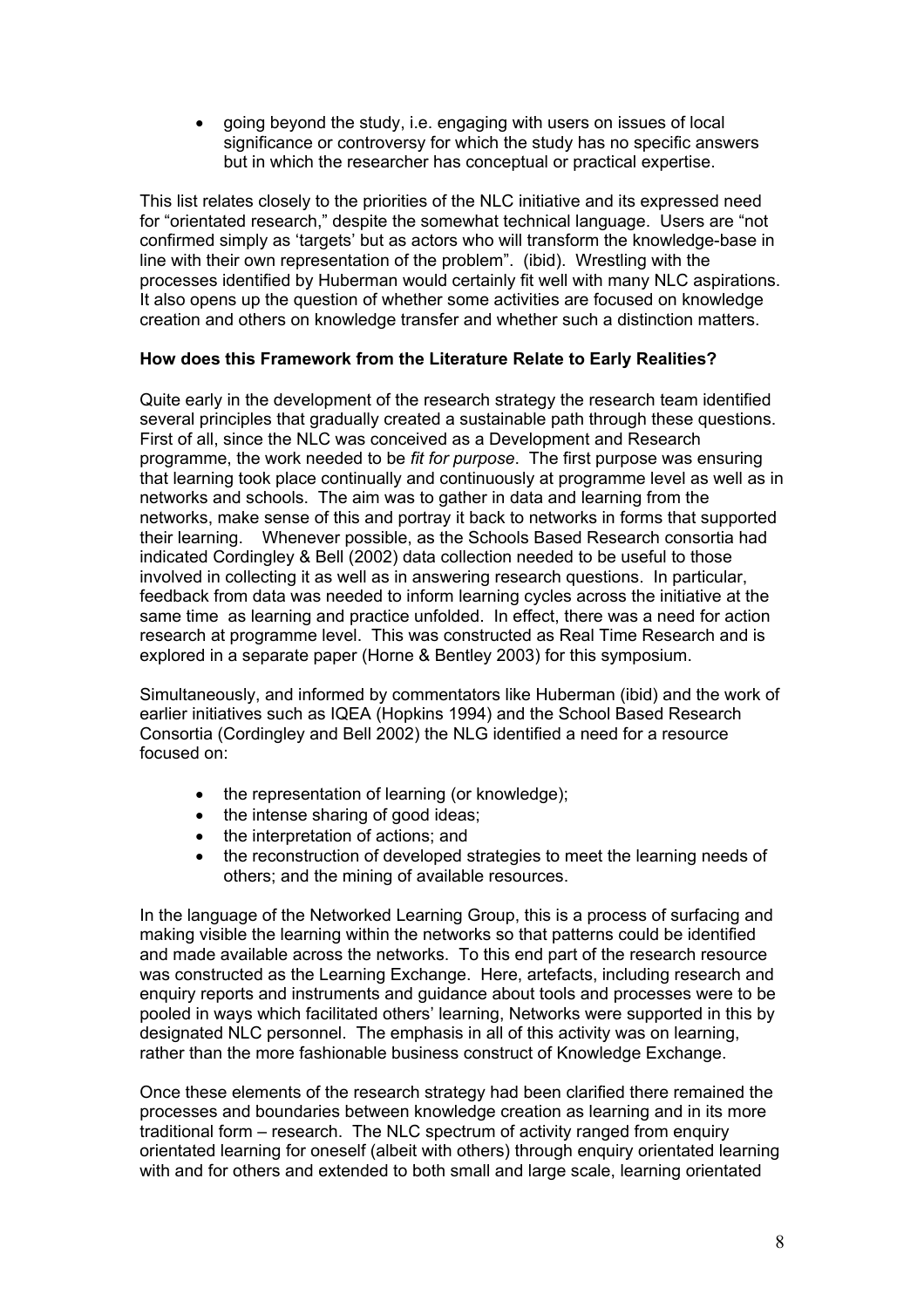research. Each type of activity needs to be conceived and supported in ways that enable it to inform and strengthen the others. In this way the products of enquiry orientated learning would be accumulated and made accessible within the Learning Exchange, thus completing Huberman's knowledge cycle.

Huberman asserts that the more developed forms of knowledge transfer involve larger scale research being shaped by the sum of user needs defined and expressed through action research. But this rarely occurs in reality, at least in the UK. Here, there are few mechanisms for even making practitioner action research titles, publicly available, let alone for analysing their processes and findings to identify the pattern of needs and interests. Some systematic trawling of teacher research needs and priorities has been commissioned (Galton 1999) as part of the TTA's strategies for promoting teaching as a research and evidence informed profession. And proposals are now being developed for creating a database of teacher enquiry questions and summaries of findings in order to enable such needs analysis. In the meantime, at least in theory, the NLC initiative represents one of the few relatively large scale opportunities for identifying and analysing such needs.

### **What distinguishes enquiry orientated learning and learning orientated research? A tentative framework.**

The research team developed a tentative framework for identifying a spectrum of research, enquiry and learning and for exploring the myriad of related, dynamic activates. The aim was to develop a degree of consistency in providing support, evaluating appropriate follow up activities and identifying excellence. This framework was also intended to help the NLG decide whether, and if so how to make distinctions between the different elements. At a meta level, the purpose of the document was to:

- acknowledge the importance of all of the activities to the NLC enterprise and so to challenge assumptions about hierarchies of knowledge;
- identify a framework for supporting the development of high quality work at each point on the spectrum and for establishing a quality base line; and
- create an identifiable core of thinking around which further research work and strategy building could be developed.

The document identifies a spectrum of purposes and activities and explores the points at which the aims of activities affect their fitness for purpose.

### *Enquiry Orientated Learning*

First, the framework draws on existing literature about teacher learning. This started with recognition of the context-specificity of learning and teaching activity and of the professional skills involved in learning in such complex, fast paced and dynamic settings. The emphasis on enquiry in particular grew from recognition that enquiry provides opportunities meets all of the conditions of effective CPD highlighted by others such as Joyce & Showers (1998). This approach is lent considerable weight by the findings of the technical and systematic review of the literature on the impact of CPD, forthcoming (Cordingley, Bell & Rundell 2003). They identify a range of activities which are natural components of networked practitioner research or enquiry: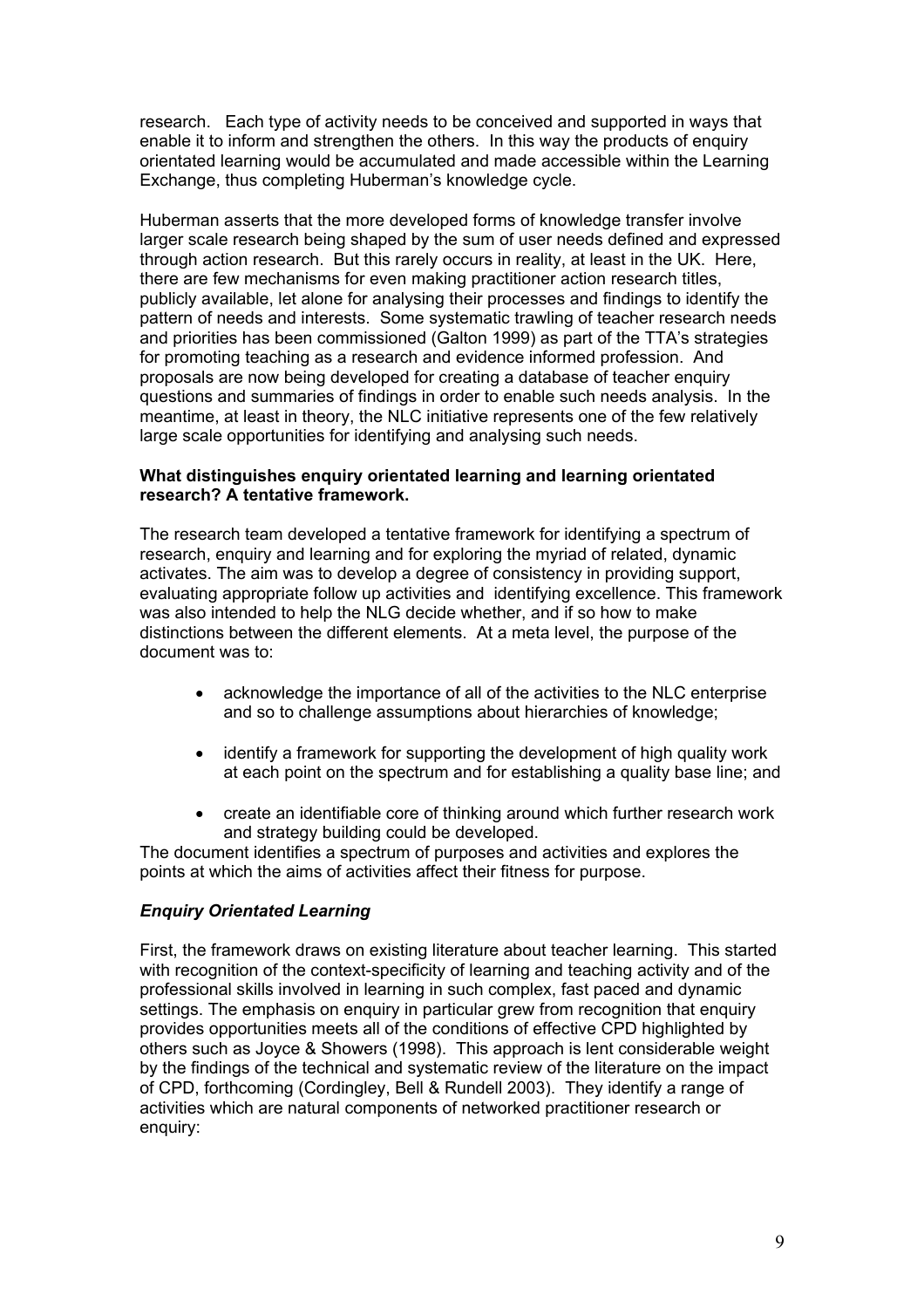- $\circ$  identification of personal learning needs and starting points (the engaging question);
- $\circ$  a requirement for sustaining activity (through the iterative clarification of problems or questions, evidence collection and analysis and drawing conclusions);
- $\circ$  a safe space in which to admit need (through the protection afforded by enquiry protocols);
- o dialogue that surfaces internalised learning and supports the development of metacognition;
- o observation and feedback (generated through engagement with data, and the chance to engage with specialist experts (through enquiry, mentors, colleagues and the literatures).

For many pupils, teachers and leaders, the first steps of enquiry oriented learning are intensely personal ones. the goal of the activity is personal learning. The framework suggests that tests of quality in this case would need to measure how far the activities met the individual learner's needs and how far the process drew on and contributed to the knowledge and skills of the others involved in the learning process. Subsequent discussions of the framework have highlighted the need for other tests of quality to relate to the ethical context in which the learning took place and, ultimately, the benefit to pupils.

#### *Enquiry oriented learning for and with others*

Within the NLC context the framework was intended to encourage a commitment to progressing from enquiry orientated learning *for oneself* to enquiry orientated learning *for and with others*. Here the tests for quality would relate to fitness for purpose of supporting the learning of participants and others. The tests in relation to meeting the learning objectives of participants and to ethical considerations continue to apply but to these must be added consideration of the needs of the "others" who are not involved. In this context the demanding but authentic list of conditions for knowledge transfer identified by Huberman start to assert themselves again. If these activities are necessary for knowledge to transfer from research findings or scholarship into practice, are they also necessary for others to benefit from enquiry orientated learning?

The exploratory enquiry and research framework proposed and, therefore, to some extent will test, the idea that the further the potential beneficiaries of enquiry orientated learning are from its generation the greater the need for the "sustained interactivity" identified as important by Huberman. In these circumstances, quality assurance and support need to relate as much to the way in which the learning is made available to others as to the generation of the learning in the first place.

To illustrate this in concrete terms, if teachers in a school notice a group of colleagues becoming excited about changes in students' or their own learning in staffroom conversations or meetings, transfer may be effected through personal contact. Enthusiasm is infectious. Colleague teachers or students working in the same context will be able to check out or triangulate the reality underlying the enthusiasm. They will know that the activities or approaches worked in their own organisational culture and for their community. They will be able to ask questions and observe practice naturally in pursuing their own needs and interests and/or the requirements of their school. They have the potential to be active 'users' of the knowledge – providing the prevailing organisational culture, the regulatory environment and the models of learning and professionalism reinforce their sense of agency.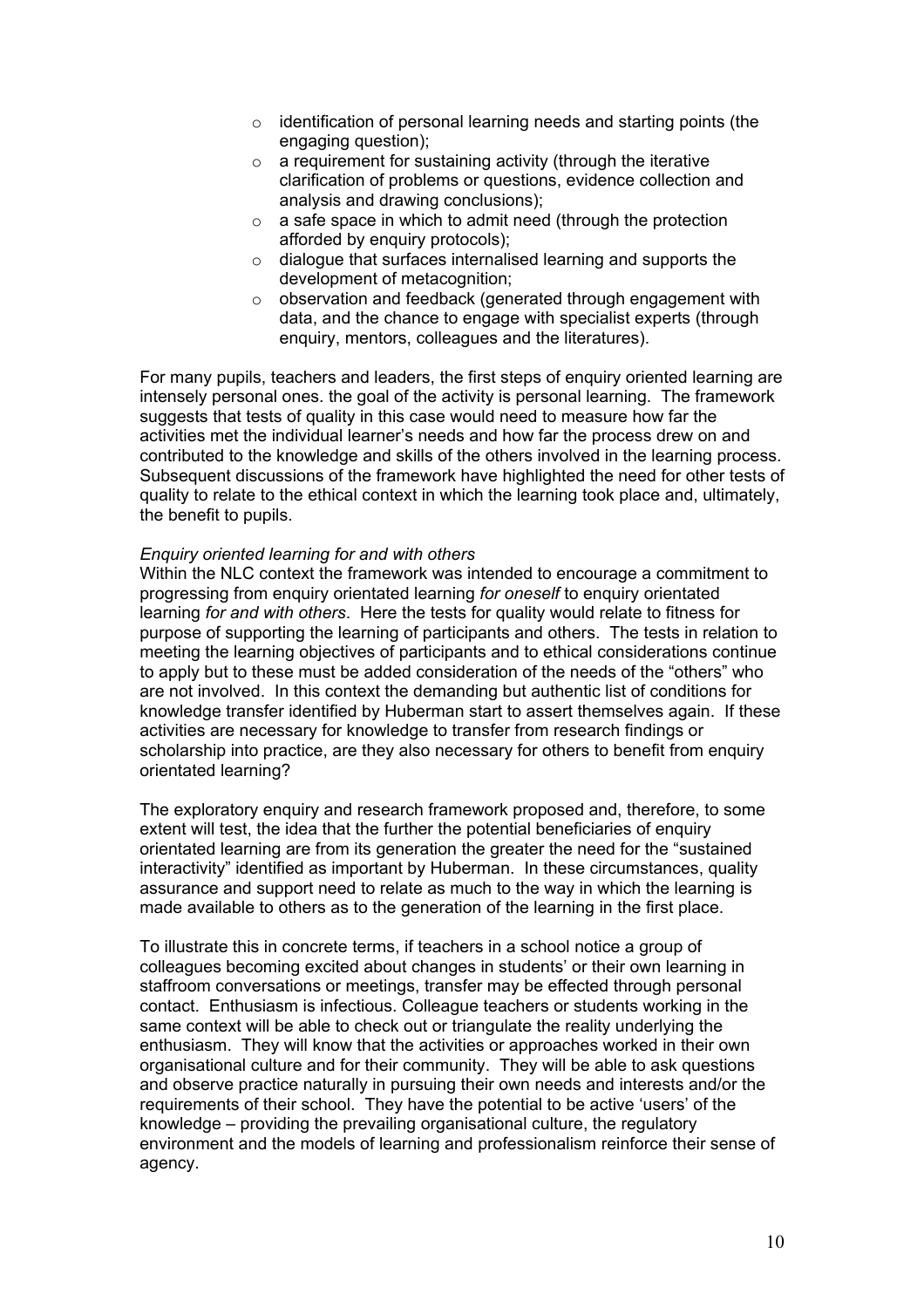Teachers in other schools in the networks share some of these advantages but will need more information about the context for the learning: the NLC provides an explicit medium for providing such information. However the greater the distance, between subjects, phases or types of communities served by potential users and originators, the greater the need for detailed representation of the specifics of the learning – and for acknowledgement that users will need to interpret the learning for their own context.

As NLCs grow, the self-conscious development of a professional learning community may have the power to short-circuit some of those problems as learners, through exploring networked learning, gain increasing meta cognitive control of their own learning and as the environment for enabling learning becomes increasingly supportive. Without such recognition and support, the learning for others may become little more than the equivalent of an exciting travel brochure – good to look at and imagine but falling well short of profound experiences without significant investment.

The implication of the distinction between the two forms of enquiry oriented learning is that for learners not involved deeply in NLCs and for those involved in policy making, the emphasis on learning for and with others generates a requirement for the development of a pedagogy for sharing practice; the needs of the other learners must be attended to with increasing commitment.

For the enquiry and research strategy's purposes this extends not only to the ways in which the learning is made visible but also to the nature and quality of the evidence in which it is grounded. This is important for practical reasons as well as for larger ethical reasons. Once potential learners or users of the knowledge being generated through enquiry orientated learning have no direct knowledge of the context they need more detail and they need to know that they can rely on the authenticity of the evidence. For example they need to know about the learners, school, communities, networks, subjects or phases involved. They also need clarity about the relationships, assumptions and values that may have influenced the activity, if they are to be inspired to try aspects of the practice in their own context and supported in doing so.

Whether and/or how far different NLCs have enough in common for learning to transfer without the scaffolding of information/evidence and learning processes is an important question for the initiative. So is the extent to which learning can travel from schools, teachers and leaders in NLCs to those who have no contact with the initiative. Finally this raises important questions about the comparative effectiveness of tools and processes developed for use by others, of case study accounts of enquiry and of large scale and more traditional case study and enquiry resources.

#### *Learning Orientated Research*

Enthusiastic as NLC participants may be to engage in enquiry orientated learning with and for others it is not yet clear how many are willing or interested to engage in research or enquiry explicitly intended to add to the knowledge base. Here, the emerging enquiry and research framework makes two particular distinctions. It proposes that learning orientated research (as distinct from enquiry orientated learning) must first be committed to building systematically on what is known already and secondly to publication of methods, data, analysis and findings to enable peer review.

By no means all systematic enquiry made public as advocated by, for example, Stenhouse (1980) is committed to the building upon what is known already. The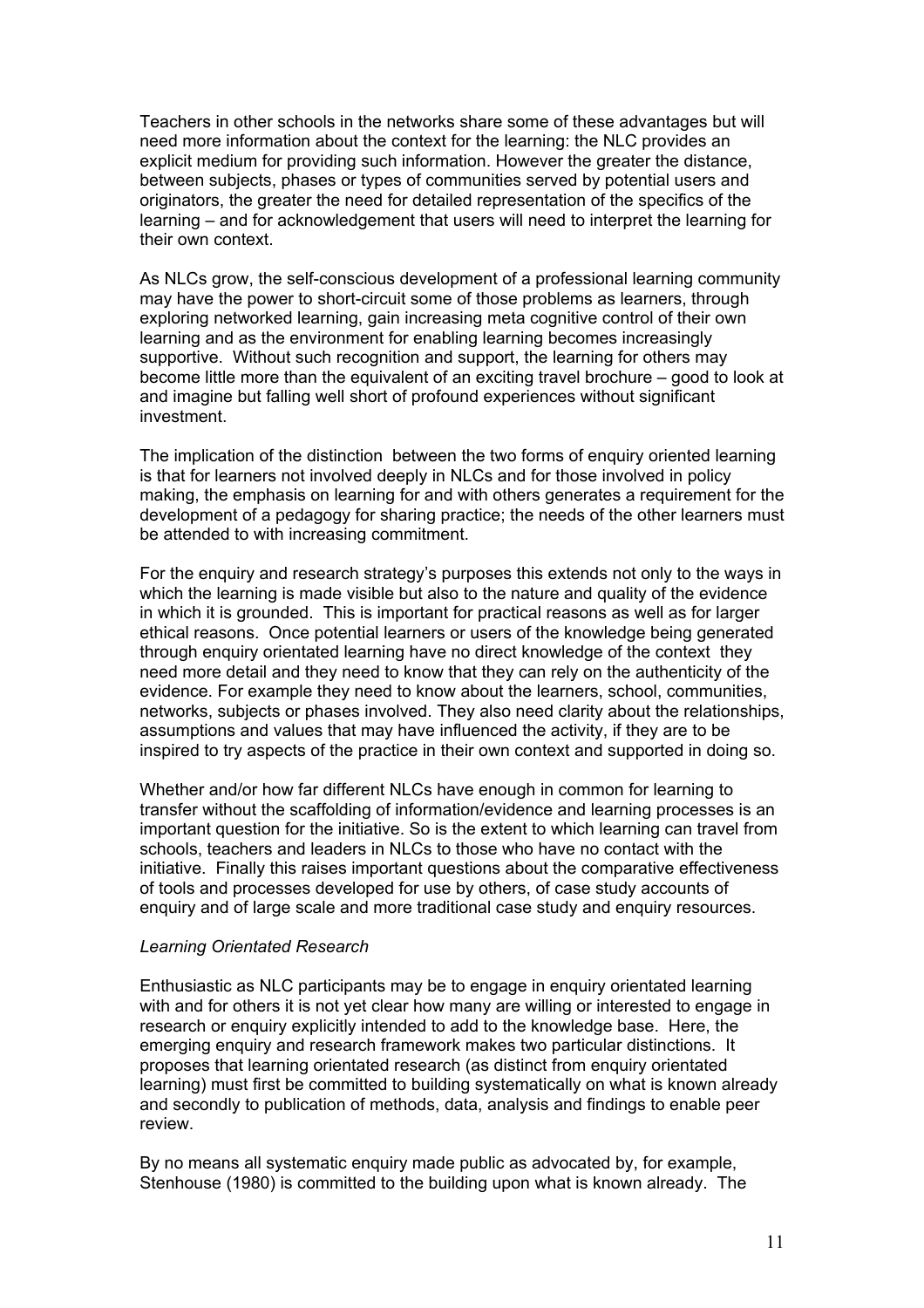barriers to making practitioner enquiry public are considerable. The span of the literature, its scale, the cost of accessing it (which is not always apparent to academic colleagues with access to university libraries and academic search engines) create initial, well rehearsed stumbling blocks. The effects of a sustained focus in research funding and assessment on the excellence of inputs (methods) and outputs (peer reviewed journal article) over outcomes (utilisation) and the lack of systematic and technical as opposed to interpretive reviews, mean that the content of research emphasises the knowledge generation process over knowledge communication and interpretation thus inhibiting practitioner engagement. The problem is not simply one of supply. Much action research, in an effort to move away from meaningless citations and towards an emphasis on practice and making differences has focused exclusively upon practitioners' own data in this context.

The barriers to writing in public to enable peer review are also considerable. There is the extensive, often heated, debate about practitioner versus academic research. Husler et al (1986) McNiff (2002) and Elliot (2002) and others have argued extensively for the authenticity of practitioners addressing questions teachers care about. Hammersley (1997), Foster (1999) and Gorard (2001)in the UK offer dismissive rejoinders. This is hardly an environment in which teachers, for whom writing is not an everyday activity, are likely to feel confident about taking risks. They may produce Masters theses for accreditation purposes, but writing beyond this is rare. In reality, as Chapman points out (1995), neither model has reached deep into educational practice. Indeed, he quotes Adelman (1987 p177) as suggesting that the outputs of action research "are indistinguishable from the positivistic, single item, cause-effect research which the promulgation of teaching as a practical ethic has tried to replace". It is perhaps no surprise that of 1000 central Government funded teacher Best Practice Research Scholarship in the UK for 2000 – 2001 and 2001 – 2002, only 37 and 50 teachers respectively chose to submit a formal research report for publication. The scheme was funded as continuing professional development and thus participants were happy to share practice amongst colleagues at conferences at school staff meetings and through subject and professional associations. They were not willing to enter the fray of peer refereed publication and critique.

Should the NLC be encouraging practitioners to enter this territory as part of its commitment to knowledge creation? There are encouraging precedents. From 1997 – 2001 the Teacher Training Agency allocated 30 Teacher Research Scholarships a year and 90% of these teachers produced full research reports *and* 4 page summaries designed to raise other teachers' interest in research. The 4 TTA funded Schools Based Research Consortia and, to a lesser extent, IQEA have generated a considerable body of teacher writing much of which has appeared in peer research journals and at research conferences. The International Teacher Education Journal proposes to publish a special edition dedicated to teacher research in Spring 2004. The English National Teacher Research Panel will hold a second National Teacher Research Conference in 2004 where, as in 2001, over 80 teachers will present research of good quality by any standards. In the UK, therefore, there is an emerging body of teacher writing about research for both academic and practitioner colleagues. It would be a shame if the Networked Learning Communities initiative were not to contribute to further development. But to do this, more formal criteria and processes are needed. First, to ensure that emerging practitioner writers have positive experiences from their forays into academe. Second, to ensure that expectations and support are focussed on the "best available knowledge".

The NLC has chosen to enter the fray first by adopting and testing the research criteria developed by the National Teacher Research Panel. This Panel of teachers with research expertise have been established to provide expert and evidence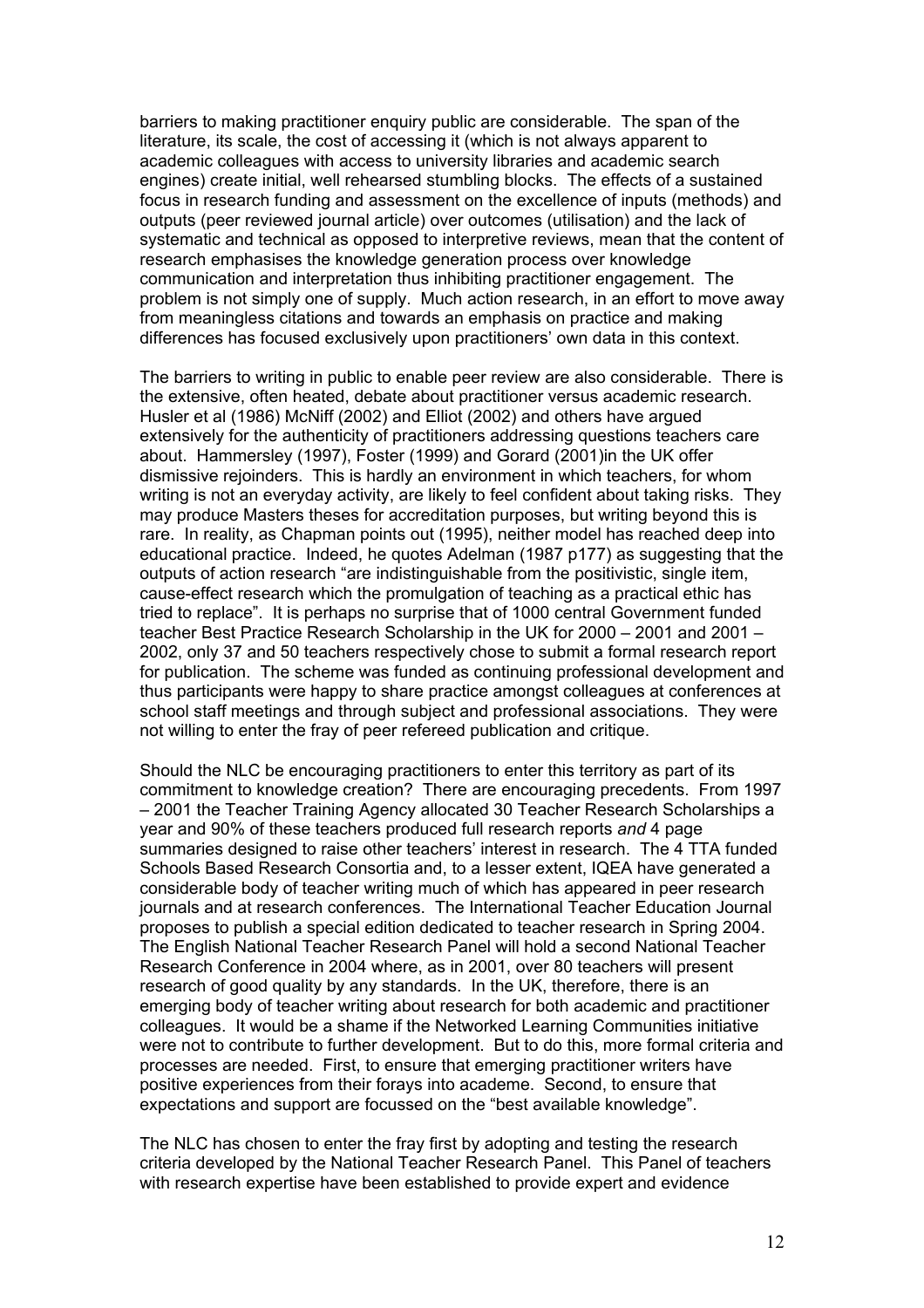informed inputs into research policy making and delivery and to promote the development of research and evidence informed practice. Their plain language Research Criteria (see Appendix B) are designed to be capable of guiding their own and others' judgments of the quality of both large scale and practitioner research. They are designed to encourage and promote that element of practitioner enquiry capable of informing the work of other practitioners who are at some distance from the original research. They are also designed to contribute, principally through disciplined exemplification, to the pedagogic knowledge base. Early thinking was that learning orientated enquiry that reaches this point or, indeed sets out to reach it, should be encouraged within the NLC initiative because of its capacity to enthuse and encourage enquiry orientated learning at all 5 levels targeted by the programme, just as much as for its contribution to the larger knowledge base. The work of the National Teacher Research Panel and early discussions amongst the networks reinforced a common sense view that teachers are significantly more influential for other teachers than academics. School leaders were thought to be keen to listen to each other as the world's largest online community of practice "Talking Heads", run by the National College for School Leadership shows. The NLC focus on pupil, adult and leadership learning was similarly intended to explore the proposition that student enquiries will be similarly infectious!

#### **Examples of Enquiry Orientated Learning for Myself with Others**

In spring 2003, at the time of writing, half the networks have been in existence for one and a half terms and the remainder for half a term. Whilst there is a rich array of research related work emerging on the ground, there is as yet very little in the public domain. Exemplification is therefore, as yet, somewhat restricted. Nonetheless, there are publicly available examples at every level, albeit from a limited number of networks. In the main, the networks already providing public materials are those which have grown from pre-existing relationships.

Within the Networked Learning Group (NLG), several facilitators have taken up the challenge of "enquiry orientated learning for myself with others" by completing learning journals. One facilitator, Julie McGrane had extensive experience not only of using a journal as part of her own action research in a school but also of coordinating a research programme that included teacher journals for a group of colleague teachers, organising on the way a pyramid of journal sharing between colleagues and a system of annotation and feedback to accompany this. She started to develop a related, collaborative approach to journals amongst facilitators during the autumn term 2002.

Across the networks, there are many examples of teachers taking their first steps in Enquiry Orientated Learning by asking open questions about why particular groups of students respond differently to others. Sometimes the others they work with are their students, who they consult in a range of ways about teaching and learning processes. Sometimes they are colleague teachers or teaching support assistants. Leaders are establishing study groups and students, too, are embarking on minienquiries.

There are also examples at Network level. In the Hexham partnership of schools, a small group of network participants are enquiring into the training needs of teaching assistants across the network. The analysis is squarely aimed at meeting the teaching needs of the network and the outcomes are already shaping second year planning.

#### **Examples of Enquiry Orientated Learning for and With Others**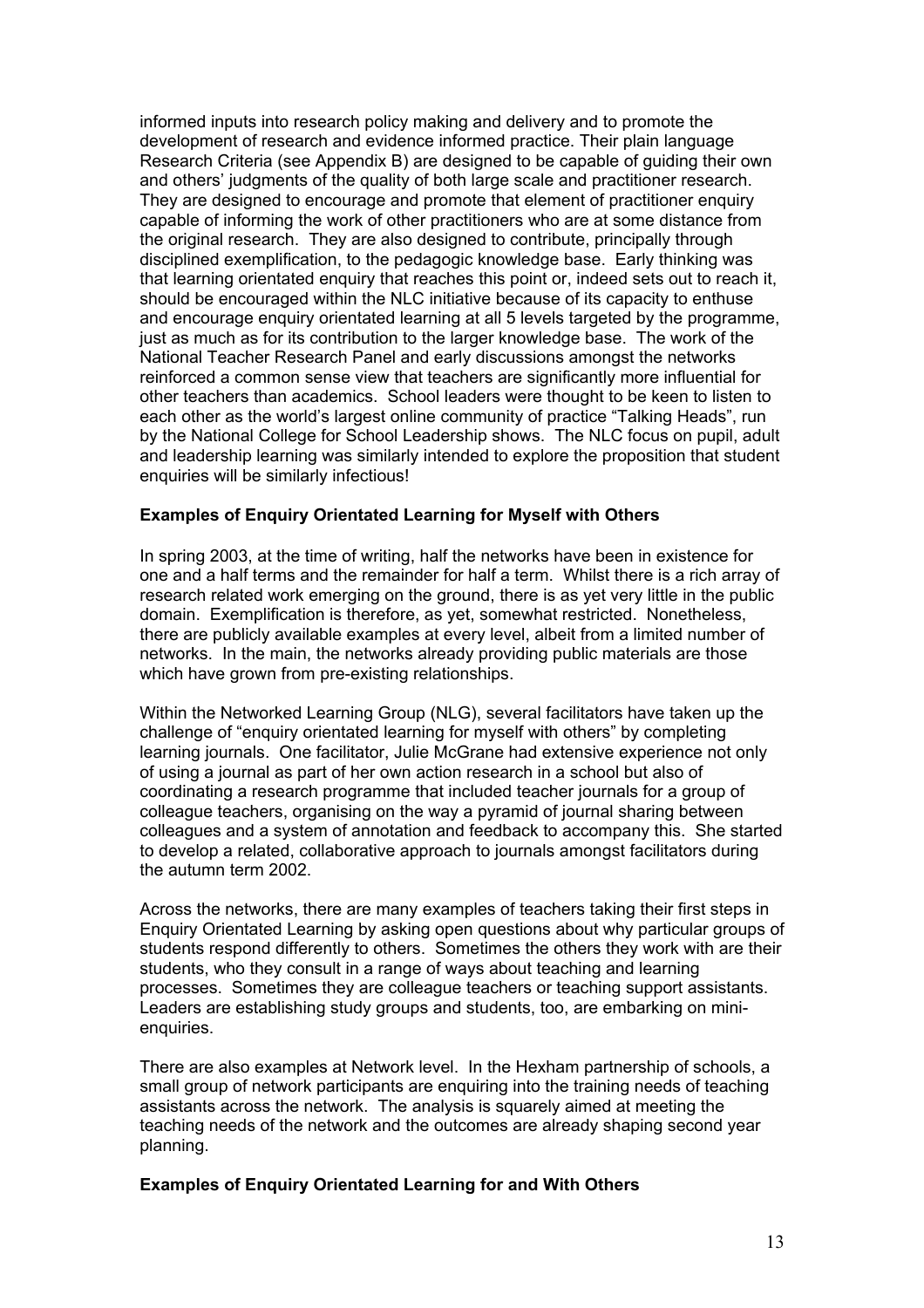One of the activities planned for the NLC launch conference provides a vivid example of enquiry orientated learning for and with others. Following the completion of an interpretive review of findings and outcomes from networked learning initiatives DEMOS and NCSL (2002) the Demos team, with active feedback from the emerging NLG, identified a series of questions for networks to address. These questions were developed into a group of 28 more focused and immediate probes about early actions, and Networks were invited to identify priorities for their own networks in addressing these questions by locating the probes in priority order within a diamond containing 9 squares. The process of reflection, discussion and prioritisation was widely welcomed and thought to be helpful. The outcomes were captured and analysed collectively. The resulting pattern and range of priorities were fed back to the networks in a presentation to co-leaders highlighting, for example, the four questions which 25% of the NLCs (20) put at the top of the apex, the first of which was: "How will the pedagogic focus of the network improve achievement for all pupils?". Eighteen networks identified, "How will the network produce a set of principles for powerful learning that will be used by pupils, teachers and leaders?" as their top priority.

Within the networks the more developed, explicit and collective forms of enquiry shaded "from work done for oneself with others", whether it be an individual student, adult, leader, school or network, to "work done with and for others", to "learning orientated research" on a gradual basis. This can be illustrated through work in the Cambridge SUPER network which has existed in a range of forms, for several years. Here, for example, a teacher wanted to "find out whether a three stage review process consisting of a review 5 minutes, 24 hours and one week after the teaching period, helped pupils to improve their ability to recall information learnt in lessons." Initially, the teacher worked with her own class with some input from her head of department. Subsequently, two other members of the mathematics faculty replicated the project and finally another colleague with a low ability class started to test the strategy. The teacher, Rachel Hollingsworth, presented her enquiry at a SUPER network research day and explored it with colleagues. She has written a short report to a writing frame prepared for the network by its university based co-leader, Colleen McLaughlin, to enable the sharing of such work between colleagues. The framework comprises the following questions:

Figure 2

- 1. general information
	- title, school, contact.
- 2. Aims
	- what did you want to find out ?
	- and why?
	- what was the main focus in terms of student groups, curriculum area etc?
- 3. The methods you used to gather evidence;
	- what information did you need to address your research question?
	- how did you collect it?
	- what was the timeline?
- 4. Outcomes
	- what did you find out about the substantive issues of the research?
	- what impact has the research had on practice?
	- what are you planning to do next?
	- what did you learn about the methods used?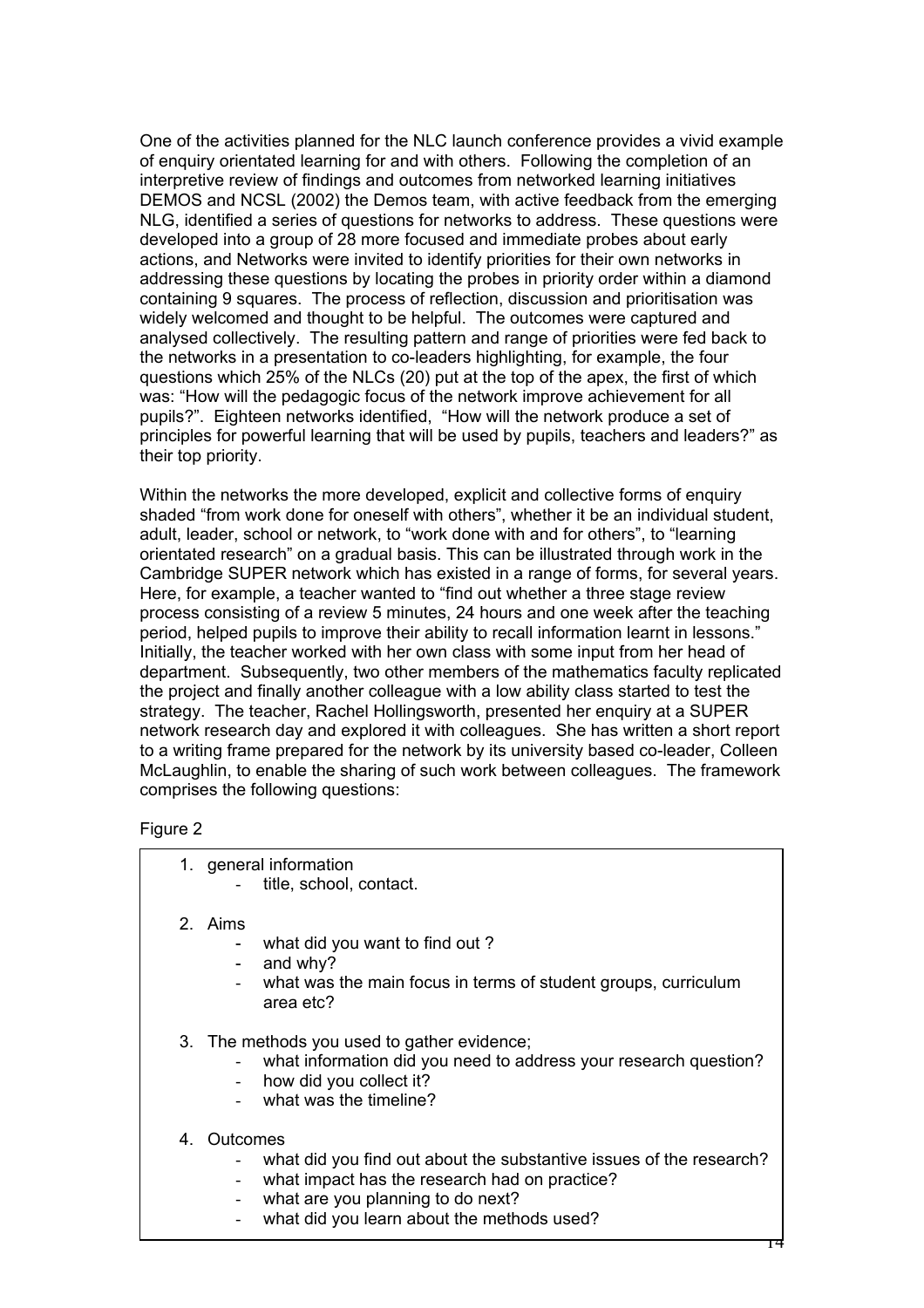Not every enquiry addresses every question but the framework enables participants both to present their work accessibly and to access each others' work quickly. The snowballing or infectious nature of this kind of learning within a professional learning community illustrates nicely the transition from work for oneself to work for others – where there is a meaningful and interested audience; dialogue about the enquiry with such an audience in itself adds to the learning.

The work also, of course, moves towards learning orientated research as it gathers pace, focus and structure through the process of collaborative refining and critique that comes with making it semi-public. It has not yet reached the point where the teachers or the network are presenting the work to a wider or more distant public, where additional information may be needed. But it is easy to see this development taking place if those involved find the task meaningful. The enquiry is already structured by clear questions, data collection activities that relate to the questions and triangulation of different perspectives (comments from students, from teachers and assessment data). Curiosity amongst colleagues is likely to spark an interest in observing the review process to understand how such review works in practice and how it would work for different groups. The opportunities for engaging with the research of others are there. As the teachers' interest deepens, they may want to know more about other research about pupil reviewing. Equally, given the partner university's active research in this area, the work may well have grown in the light of the extensive discussions of formative assessment and learning how to learn currently taking place in the UK, sparked to an observable extent by the research review "Inside the Black Box" by Black & Wiliam (1998).

Developing the work and accounts of it to incorporate, for example, reflection on how the work links with what is known already could relatively easily move this and other reports, from accounts of high quality, enquiry orientated learning for and with others, to reports that would meet the requirements of academic research journals.

Further illustration and the kind of detail about the interventions that can only really be generated from observation by third parties because of the complexity of classroom activities, could similarly enable the work to start to meet the learning needs of teachers, not researchers, included in enquiry orientated learning.

### **Learning Orientated Research**

The SUPER and the other examples all show that small scale, "learning orientated research" may grow naturally from sustained, enquiry orientated learning. But conducting meta-analysis from larger numbers of small studies is notoriously challenging. So is conducting generalisable, rigorous, naturalistic evaluation, i.e. evaluation of interventions that arise not from a research design but from practice or policy based momentum. So for the Networked Learning Group (NLG) it may be necessary to build stepping stones between programme wide *enquiry orientated learning* and network based and programme wide *learning orientated research*.

The programme wide research resource is limited. Early examples of learning orientated research – related work have included:

• commissioning reviews of literature involving, for example, the Demos study of other networked learning programmes (  $\qquad \qquad$ ), an analysis of networked learning theory (McCormick, forthcoming), NFER desk research on 'networked learning' (NFER, forthcoming); an evaluative study of network-based use of action learning sets (Fielding, 2003) and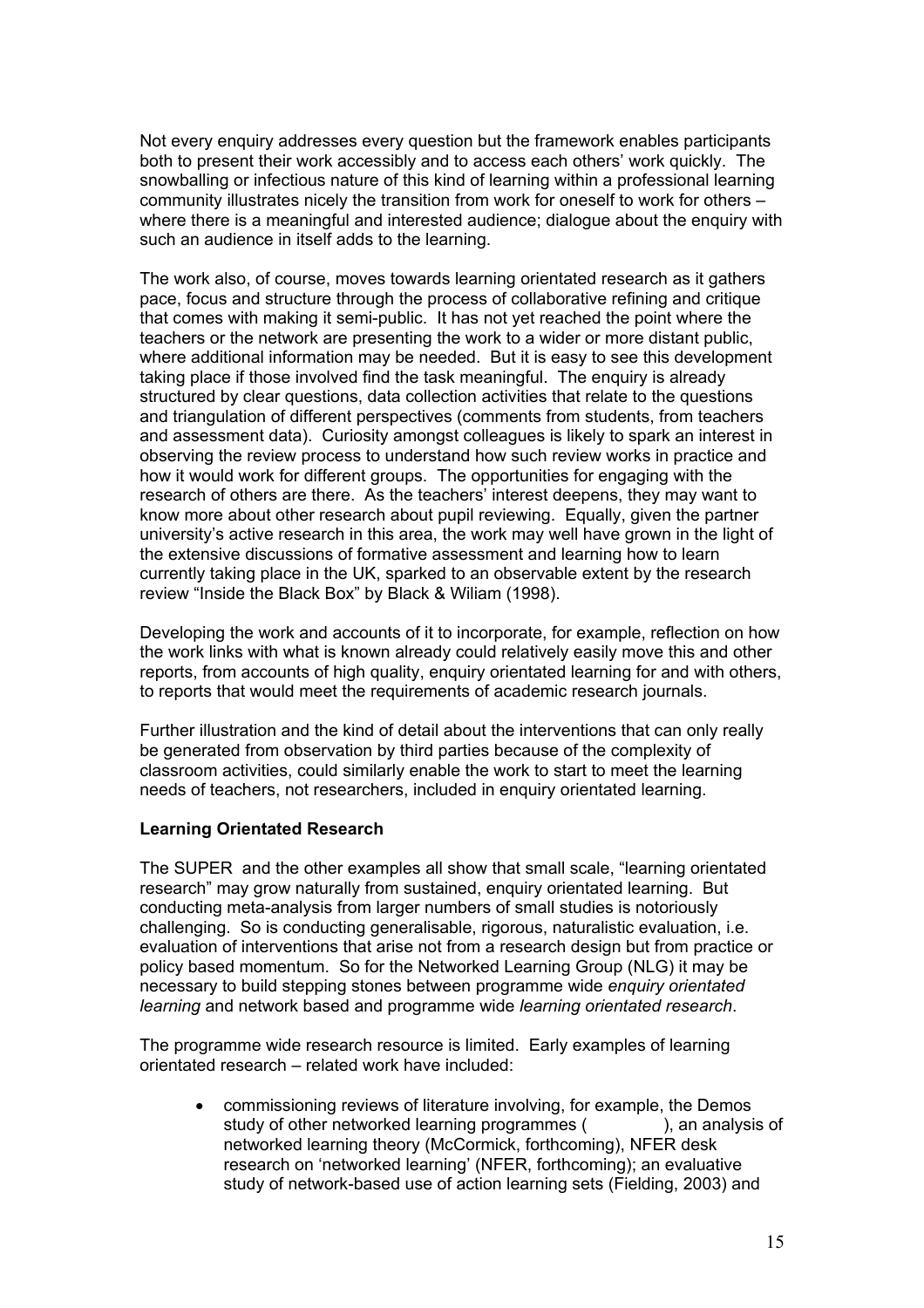three linked studies by the Open University into communities of practice, online network communities and web-based networking (forthcoming);

- supporting proposals from researchers such as Professor Charles Desforges and Pete Dudley to explore; a network-based lesson study initiative; working with the private sector to develop existing materials (e.g. Hay McBer'sTransforming Learning) into a 'networked learning' tool..; and
- developing fine grained and sharply focused case studies of network facilitation.

In addition, the Programme's sponsors, the English government, are committed to commissioning an external evaluation of the programme. To enable such research, the programme has established a database that links details about publicly available school and pupil performance (which is extensive in the UK) and socio economic needs data with learning goals, networking processes and teaching strategies to facilitate both internal and external enquiry.

In its early stage of development, at network level the degree of engagement with learning orientated research varied significantly and often depended upon the extent of the partnership between the NLC and the HE institution and the nature of the learning focus. Where the learning focus was closely related to topical research and development issues such as assessment for learning , co-leaders, HE partners and schools are currently working out how to link small scale studies to larger scale projects. Some networks, like the SUPER network mentioned earlier, were also attempting to research the unfolding network process. Clearly it is much too early to exemplify such work. Nonetheless, there is a small scale example from a survey of teacher perspectives again from the SUPER network, that illustrates the commitment to researching the networking process. One teacher had undertaken an enquiry into what teachers think and feel about research in general, and about engaging in enquiry – and about why teachers "choose to develop or reflect their skills in undertaking classroom enquiry". The enquiry was provoked by a comment made in a semi-structured interview….. 'I think it's important to elicit how teachers feel, what their views are, what people's views are without having to qualify it.' To this end she/he coordinated a mini survey of 28 teachers. Her study raised important questions for her own network and generates the possibility of building parallel, broader research in other networks and/or for the initiative as a whole. Publicising this work in the Learning Exchange to encourage other networks to pursue similar routes might lead incrementally to large scale research – or to a proposal for a larger scale and more formal study ( once again closing the loop between practitioner and academic or professional research).

### **Conclusion**

Developing a research strategy within any educational, policy-funded initiative will always pose challenging questions in terms of appropriate relationships with academic research not least because of the different time scales and accountability regimes involved. Developing an appropriate research strategy within an initiative that aims to explore the knowledge creation- knowledge use interface was bound to be especially complex and contestable. The early stages of development have involved, as this paper shows, clarification of boundaries within the programme as well as those beyond it. As the work of the NLCs and the NLG moves on from early relationship building and goal and value clarification to create a more extrovert and concrete vehicle for dialogue, the tentative early steps outlined in this paper will be tested and illustrated operationally. As both the network and the research team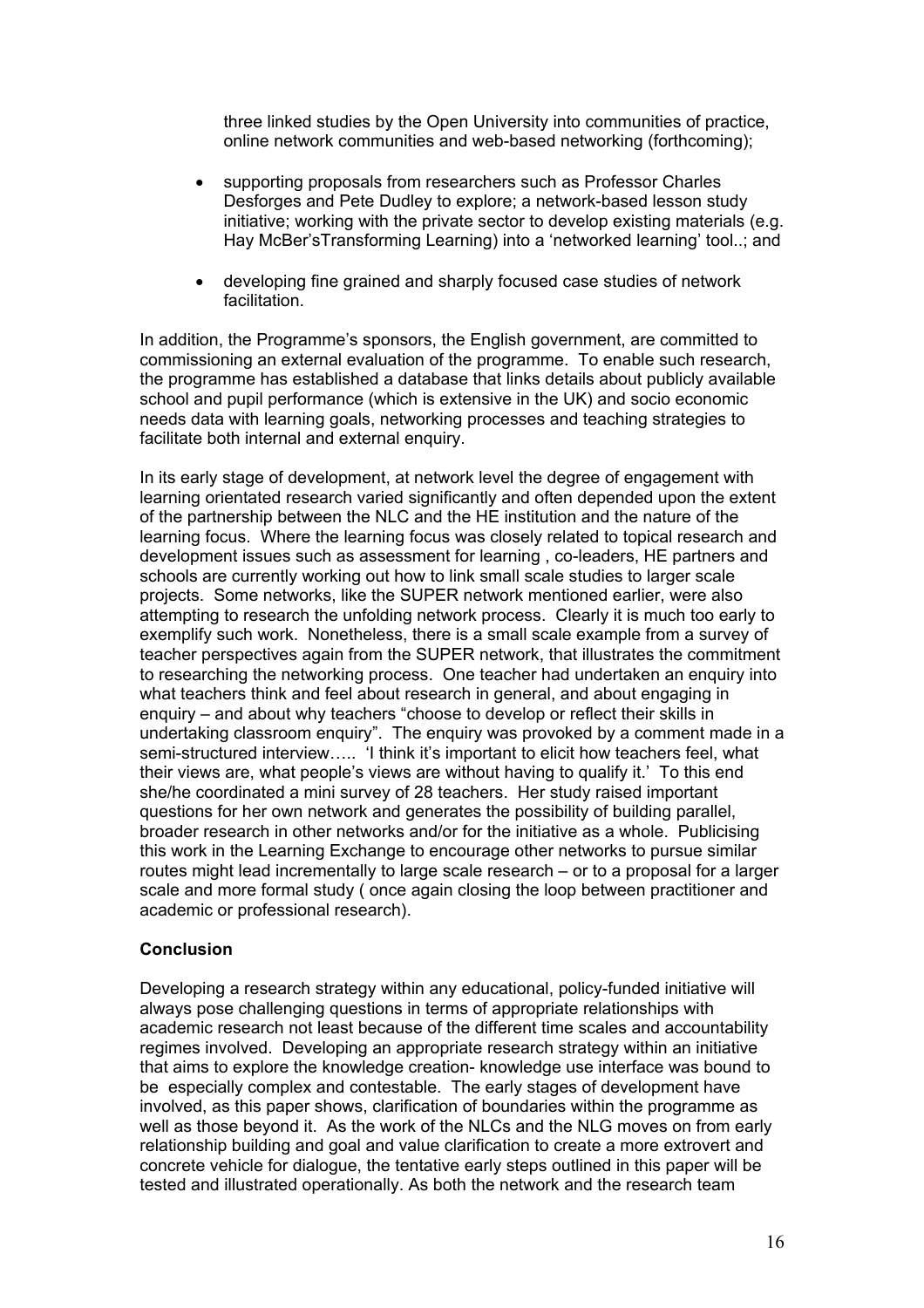capacity grows the opportunity for shared work across boundaries will grow too. In this phase of development, attention can move from generic and abstract questions about the nature of the NLCs and NLG to concrete questions about what research can offer in relation to the many and specific learning foci of the networks and to the process of networked learning itself. This process would be greatly enriched by comments and critique of the contents of this paper.

Philippa Cordingely, (philippa.cordingley@curee.org.uk)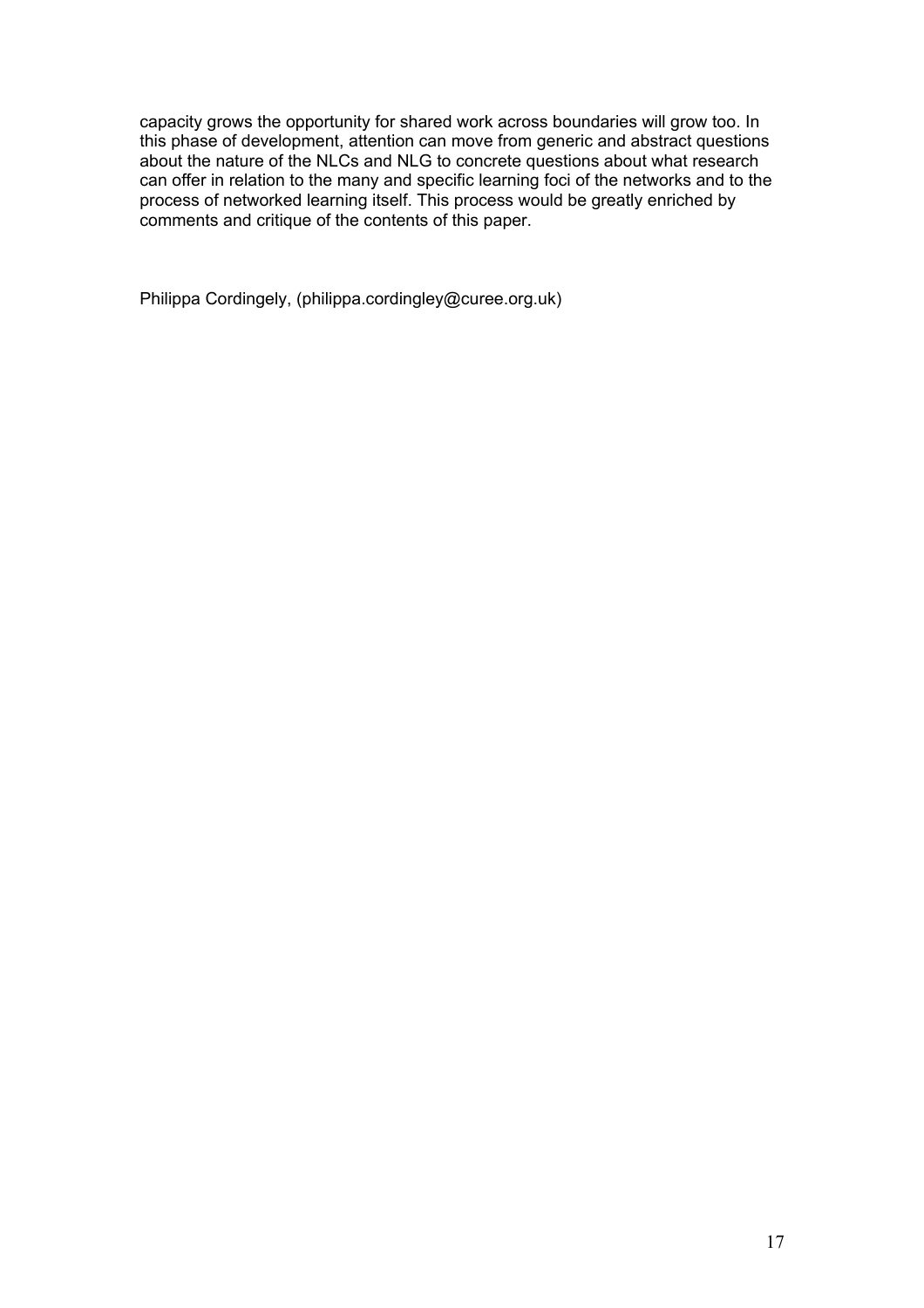#### **References**

Adelman, C. (1989) The practical ethnic takes priority over methodology. In Carr, W. (ed) *Quality in teaching: arguments for a reflective profession*. London: Falmer Press.

Alvardo, A. (1998) Professional development is the job. *American Educator*, Vol. 22, No. 4, pp.18-23.

Black, P. & Williams, D. (1998*) Inside the black box: raising standards through classroom assessment*. London: School of Education, Kings College.

Chapman, Niels (1995) Developing a sense of mission at Whitefield School: the tension between action research and school management, *Educational Management and Administration*, Vol.23, No.3, pp.206-211.

Cordingley, P. & Bell, M. (2002) *Summary of the Consortia Overview Report*. London: TTA. For other information about this initiative see http://www.tta.gov.uk/itt/providers/research/school/index.htm

Cordingley, P. (1997) *Improving standards: research and evidence based practice*. A leaflet produced on behalf of the TTA. London: Teacher Training Agency. http://www.tta.gov.uk/assets/itt/providers/research/evidence/tta00\_03.pdf

Cordingley, P. Bell, M. & Rundell, B. (2003) *A systematic review of the impact of collaborative cpd on classroom teaching and learning*. EPPI-Centre Review. London: Social Science Research Unit, Institute of Education.

Demos & NCSL (2002) *Learning the lessons: what have we learnt from previous networking initiatives? Executive summary*. Cranfield: National College for School Leadership.

Elliot, J. (2002) *What is applied research in education? Building Research Capacity*, July 2002, No.3, pp.7-8.

Eraut, M. (1994) *The acquisition of and use of theory by beginning teachers*. *In*: Eraut ed. (1994) *Developing professional knowledge and competence*., London: Falmer.

Fielding (2003) *An evaluative study of network-based use of action learning sets.* Cranfield: NCSL.

Figgis, J., Zubrick, A., Butorac, A. & Alderson, A. (2000) Backtacking practice and policies to research. *In*: Department of Education, Training & Youth Affairs, eds. (2000) *The impact of educational research*, pp.279-373.

Fink, Elaine & Resnick, Lauren B. (2001) Developing principals as instructional leaders. *Phi Delta Kappan*, April 2001, pp. 598-606.

Foster, P. (1999) 'Never mind the quality, feel the impact': a methodological assessment of teacher research, sponsored by the Teacher Training Agency, *British Journal of Educational Studies*, Vol 47, No. 4, pp.380-398.

Galton (1999) *Deputy/ headteachers' views on accessing and using research and evidence- results of a pilot survey*. London: TTA. http://www.tta.gov.uk/assets/itt/providers/research/evidence/galton.doc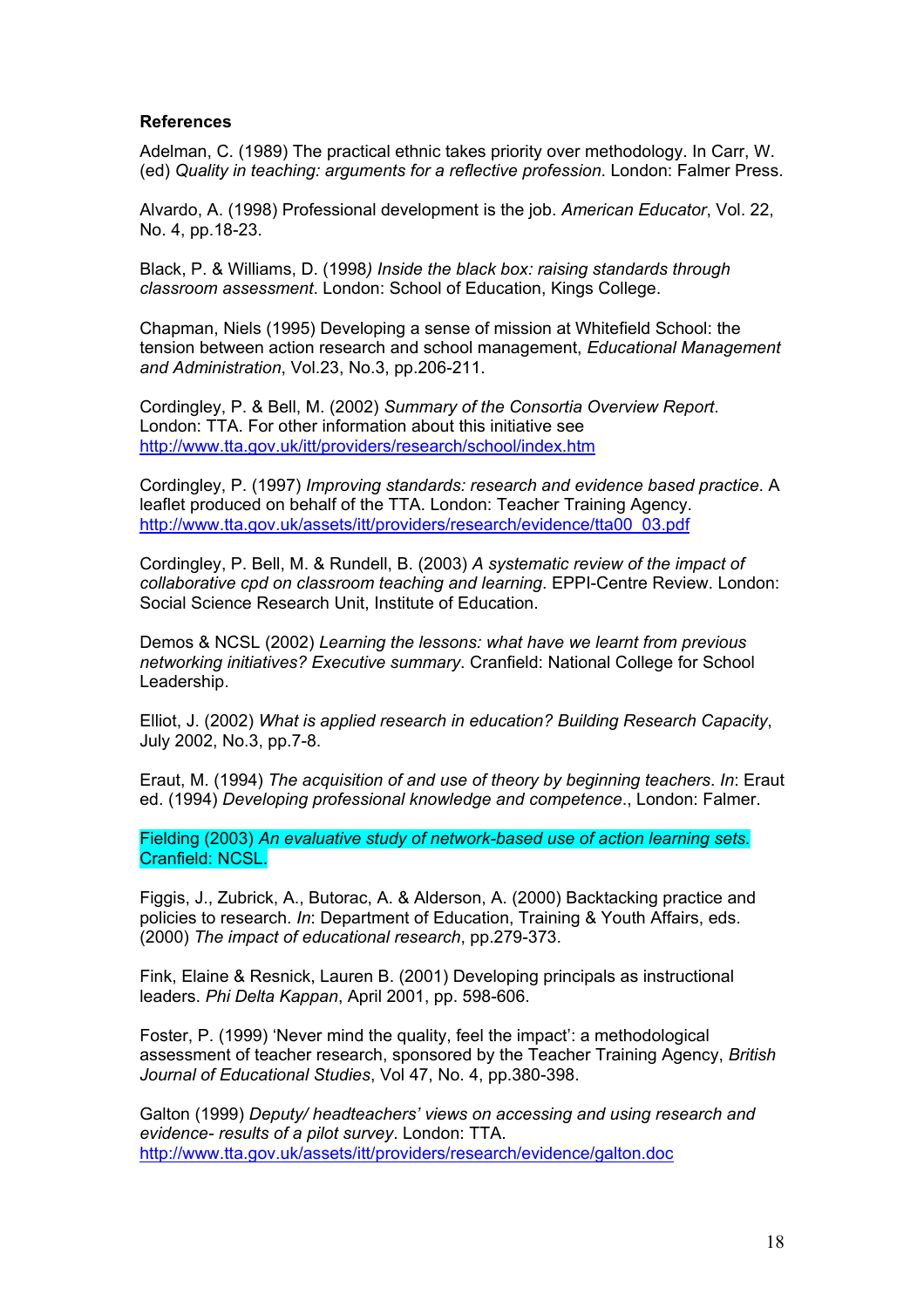Gorard, S. (2001). *A changing climate for educational research? The role of research capability-building,* Presentation at BERA 13-15th September 2001.

Guskey, T.R. & Huberman, M. (1995) *Professional development in education: new paradigms and practices*. London: Teachers College Press.

Hammersley**,** M. (1997) Educational research and teaching: a response to David Hargreaves' TTA lecture. *British Educational Research Journal.* Vol. 23, no. 2: April, pp. 141-161.

Hargreaves, D. (1996) *Teaching as a research-based profession: possibilities and prospects*. Teacher Training Agency annual lecture 1996, London: TTA.

Hargreaves, D. H. (1997) In defence of research for evidence-based teaching: a rejoinder to Martyn Hammersley. *British Educational Research Journal*, Vol. 23, No.4, pp.405-419.

Hargreaves, D.H. (1993) A common-sense model of the professional development of teachers, *In*: Elliot, J., ed. (1993) *Reconstructing teacher education: teacher development*. London: Falmer.

Harris, Alma (2002) *Distributed leadership in schools: leading or misleading?* Keynote paper presented at the BELMAS conference 2002, Aston University, Birmingham.

http://www.shu.ac.uk/bemas/papers.html

Hillage, J., R. Pearson, A. Anderson and P. Tamkin (1998) *Excellence in Research on Schools*. London, DfEE.

Huberman, M. (1993) Changing minds: the dissemination of research and its effects on practice and theory. In: Day, C. et al. (eds) (1993) *Research in teacher thinking: understanding professional development.* London: Falmer.

Husler et al (1986) discussed in Chapman.

Joyce, B. & Showers, B. (1988) *Student achievement through staff development*. London: Longman.

McCormick, R. (2003) *Theoretical perspectives of relevance to Networked Learning Communities*. Cranfield: NCSL.

McLaughlin, Colleen (2002) *Writing frame produced for the SUPER NLC*. Cambridge: Cambridge SUPER Network.

McNiff, J. & Whitehead, J. (2002) *Action Research: principles and practice*. London: Falmer.

Medwell, J, Wray, D., Poulson, L. & Fox, R. (1998) *Effective teachers of literacy: a report of a research project commissioned by the Teacher Training Agency*. Exeter: University of Exeter.

NCSL (2002) *Networked Learning Communities: learning from each other…..learning with each other*, Cranfield: National College for School Leadership.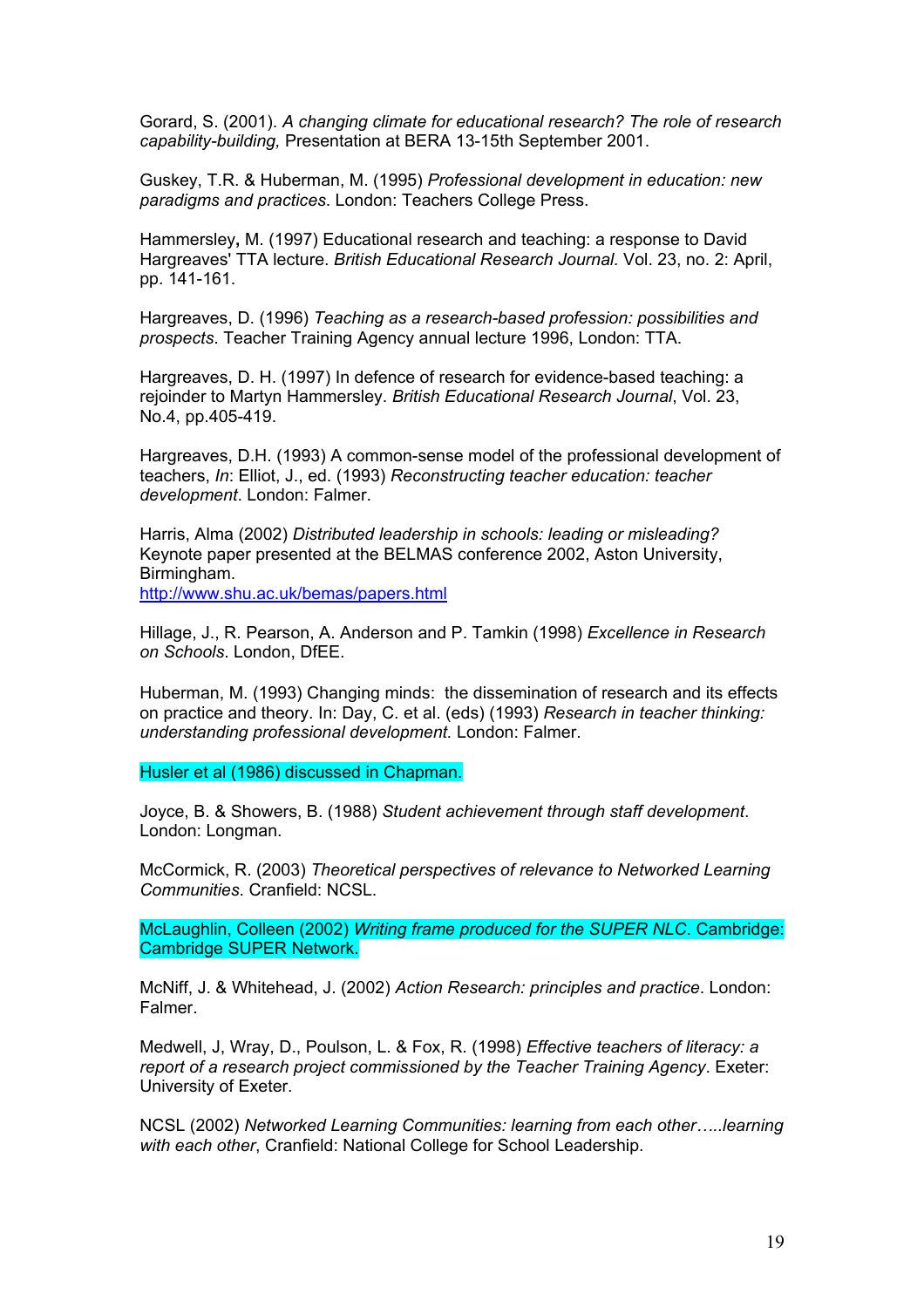NCSL (2002) *Networked Learning Communities: what does a network facilitator do?* Cranfield: NCSL.

NCSL (2002) *Why networked learning communities?* Cranfield: NCSL.

NFER (forthcoming) *Desk research on networked learning*. London: NFER.

Oakley, A (2002) Social science and evidence-based everything: the case of education. *Educational Review, Vol.* 54, pp.277-286.

OECD (2002) *Education Research and development in England: examiners report*. OECD Report September 2002. Paris: OECD.

OECD (2000) *Proceedings of the CERI/ OECD conference*, Lisbon 2000.

Resnick, L.B. & Harwell, M. R. (2000) *Instructional variation and student achievement in a standards-based education district*. Pittsburgh: Learning Research and Development Centre, University of Pittsburgh. http://www.cresst.org/products/reports\_set.htm

Stenhouse, L. (1980) *Curriculum research and development in action*. London: Heineman.

Stoll**,** L. (1999) Developing schools capacity for lasting improvement. *Improving Schools. Vol. 2, no. 3: 99, p 32-39.*

Stoll, L. (2001). *Enhancing Internal Capacity: Leadership for Learning*. An essay produced for the NCSL's website. Cranfield: NCSL. http://www.ncsl.org.uk/index.cfm?pageid=ev\_auth\_stoll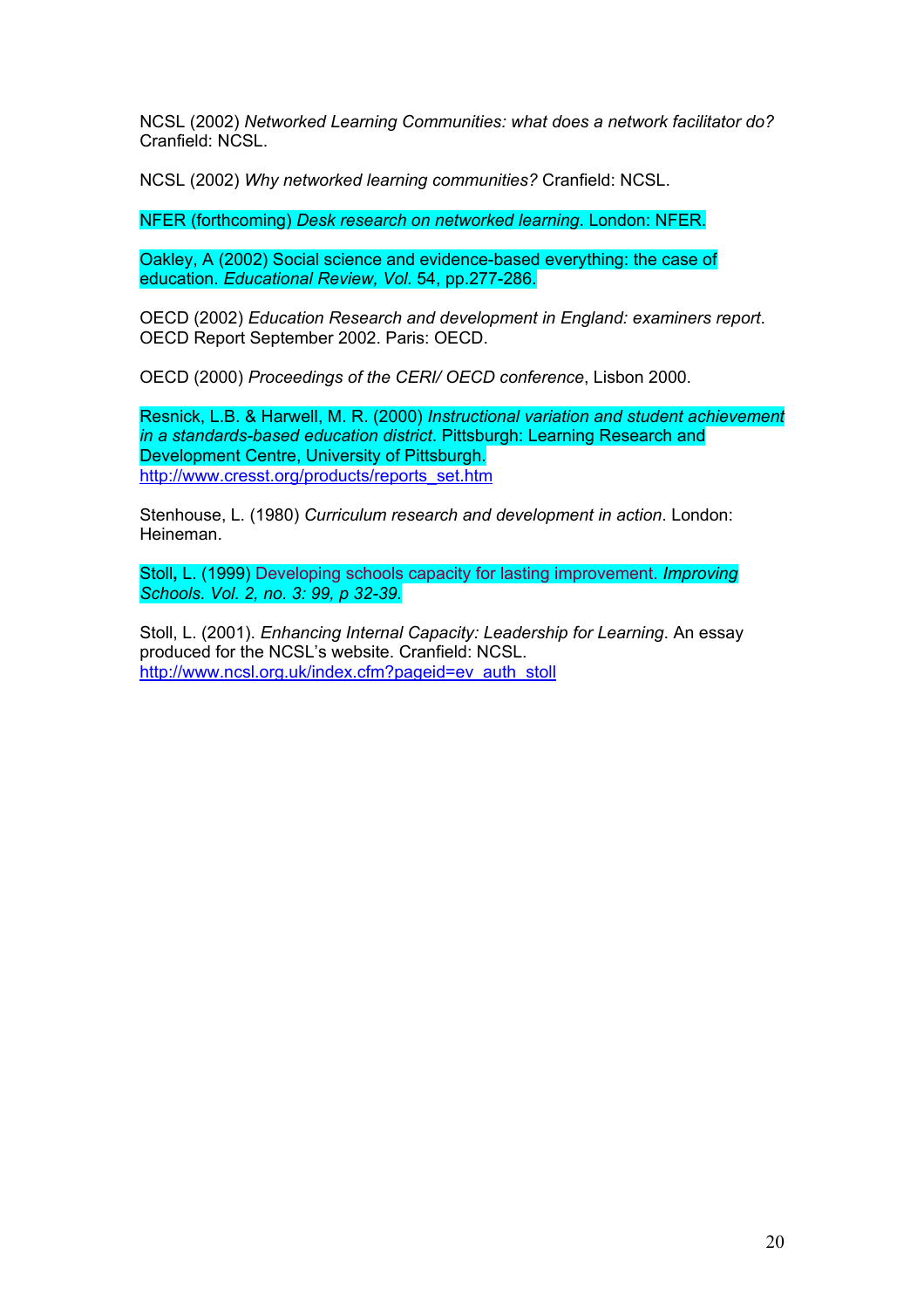# **Appendix A**

# **An enquiry and research strategy – an initial, tentative framework**

There is a great deal of often rather fraught discussion about whether practitioner enquiry constitutes research. We see these activities as closely related at several levels. We want the NLC programme to approach these issues practically in relation to decisions we will have to take ( e.g. can this enquiry report go into the public domain with the NLC logo/kite mark? What does good practice look like?). More important still we want to think about them in relation to the support we will need to offer.

From the point of view of a practitioner or student involved in learning that makes use of enquiry processes distinctions between enquiry, learning, research and knowledge won't be very meaningful. The key issue is what do you want to learn and which processes will help you do it. The focus at this point is your own learning.

But as soon as you want to share what you have learned with other people the focus needs to move, at least to some degree, to the learning of those with whom you want to share your learning. At present there is an elision between learning and sharing learning. NLC Group will need to make a distinction between the two when NLC looks at work to decide whether to support its promulgation or provides training or support. We want to work on the basis of fitness for purpose.

# *We suggest that the purpose we attend to should be principally meeting the needs of the learner - and that sharing learning with others brings responsibilities about meeting their needs*.

Of course meeting others' learning needs is also a powerful form of learning in its own right so there will always be lots of learners' need to juggle. So, for example, when deciding whether to kite mark work as NLC work we should attend to the needs of potential users of the documents more than those of its authors

# *We suggest 3- 4 broadly distinct contexts for sharing learning that can help us make effective decisions about quality assurance and support: personal, partnership, programme wide and political.*

We can also see a case for trying to differentiate only three contexts: personal, partnership and public<sup>1</sup>.

If colleagues are working in a *purely* personal context, albeit collaboratively they are the person whose learning is given priority. Fit for purpose here means fit for meeting that learner's objectives. Some, but by no means all, of this work will also meet our

 $\overline{a}$ <sup>1</sup> Once something is 'out there@ in the 1000 plus schools currently participating it Is potentially available to a far wider audience than we can know and is therefore already public.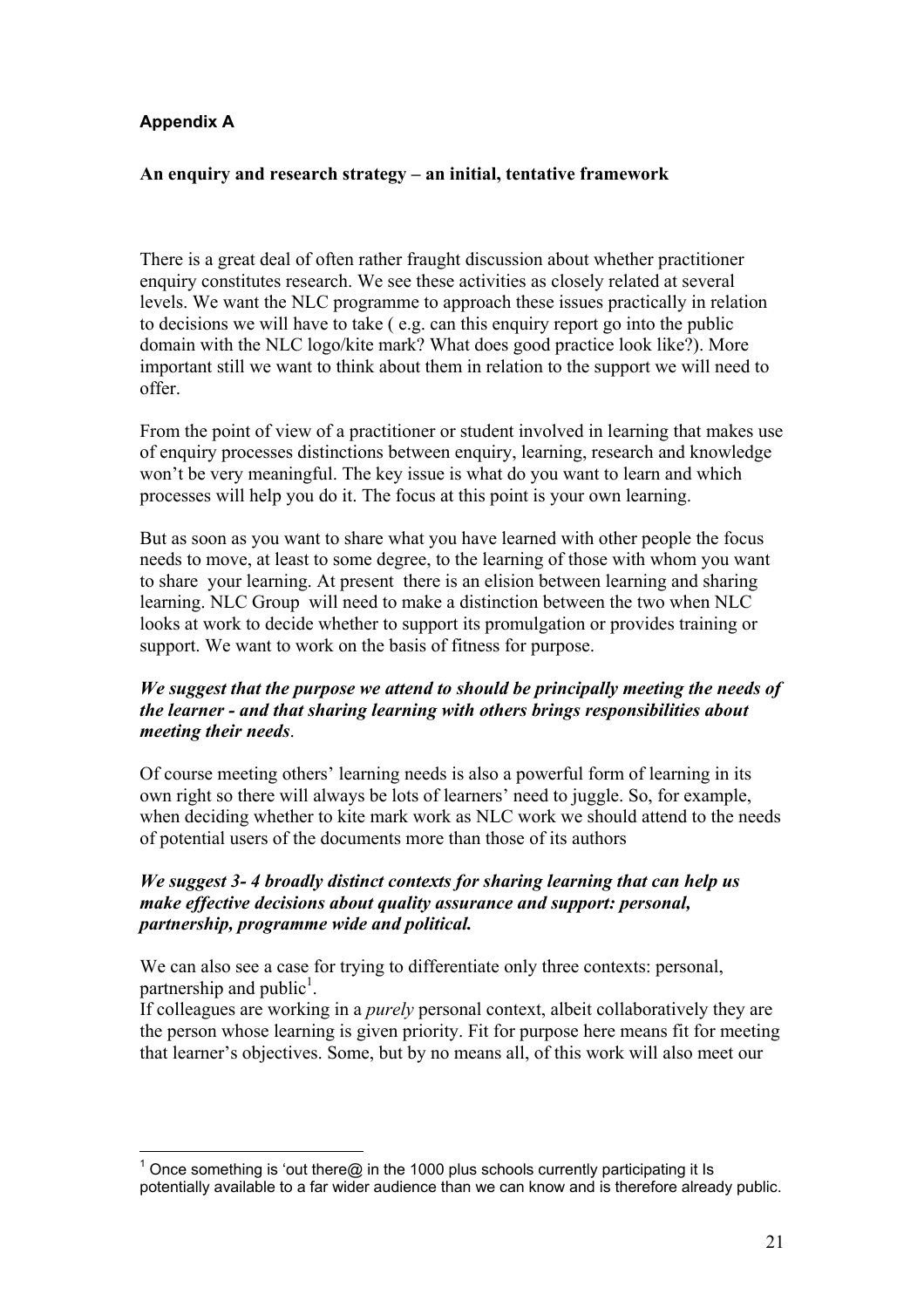research criteria<sup>2</sup> – not least because they are designed to shape and support effective enquiry as well as to evaluate it.

If colleagues are working with and for others on a collaborative basis perhaps on behalf of their school or network then fit for purpose means meeting the needs of members of the partnership and of those at whom the learning is aimed but who are not immediately involved. This will impose a greater degree of systematic working and formality upon the learning process first to enable wider communication and second in relation to meeting the needs of others. Here again some but not all work will meet the NTRP criteria; that would be an ideal but not a necessary condition for programme support or endorsement in this context.

If colleagues are engaged in work whose core purpose is developing knowledge for use and testing for the programme as a whole or perhaps even the profession at large then the relationship changes more significantly. As the distance between the audience(s) and the locus of enquiry increases so the amount of knowledge or access to knowledge that the audience has concerning the enquiry activity and context diminishes. In order to trust the outcomes of the enquiry they need to know more about the evidence that supports the findings so that they can make their own judgements about what can be concluded. Fit for purpose here means that enquiry oriented learning needs to be systematic and transparent enough to enable others to understand the evidence base from which conclusions have been drawn and/ or replicate the activities to test, interpret and develop them for other contexts. We think at this point it is important to consider enquiry as research or "systematic enquiry made public", as Stenhouse put it, and so would always expect it to be developed to meet the National Teacher Research Panel criteria.

# *In effect we are proposing that the broader and more influential the context at which the knowledge generated is targeted, the greater the need for a rigorous and, systematic evidence base.*

Below we tentatively explore 4 domains of enquiry activity. Do they make sense?

# **Personal: enquiry orientated learning that I do for myself to improve my classroom practice**

- If the goal of enquiry orientated learning by a pupil or practitioner is enhancing his or her own understanding then they are the main beneficiaries. If a teacher engages in enquiry orientated learning in order to improve her own classroom practice and the pupil learning within her classes then this too can be seen as personal learning. Within an NLC we hope that such learning would always take place with the support of others.

**Network: enquiry orientated learning that we do for our school and network.**  This type of learning is for oneself *and* for others. The learning is also a means to an end. This learning takes place between individuals and/or schools in situations where

 $\overline{a}$  $2$  We have agreed that we will use, and test for our purposes, the criteria developed by the National Teacher Research Panel for both small and large scale research for t least the first year.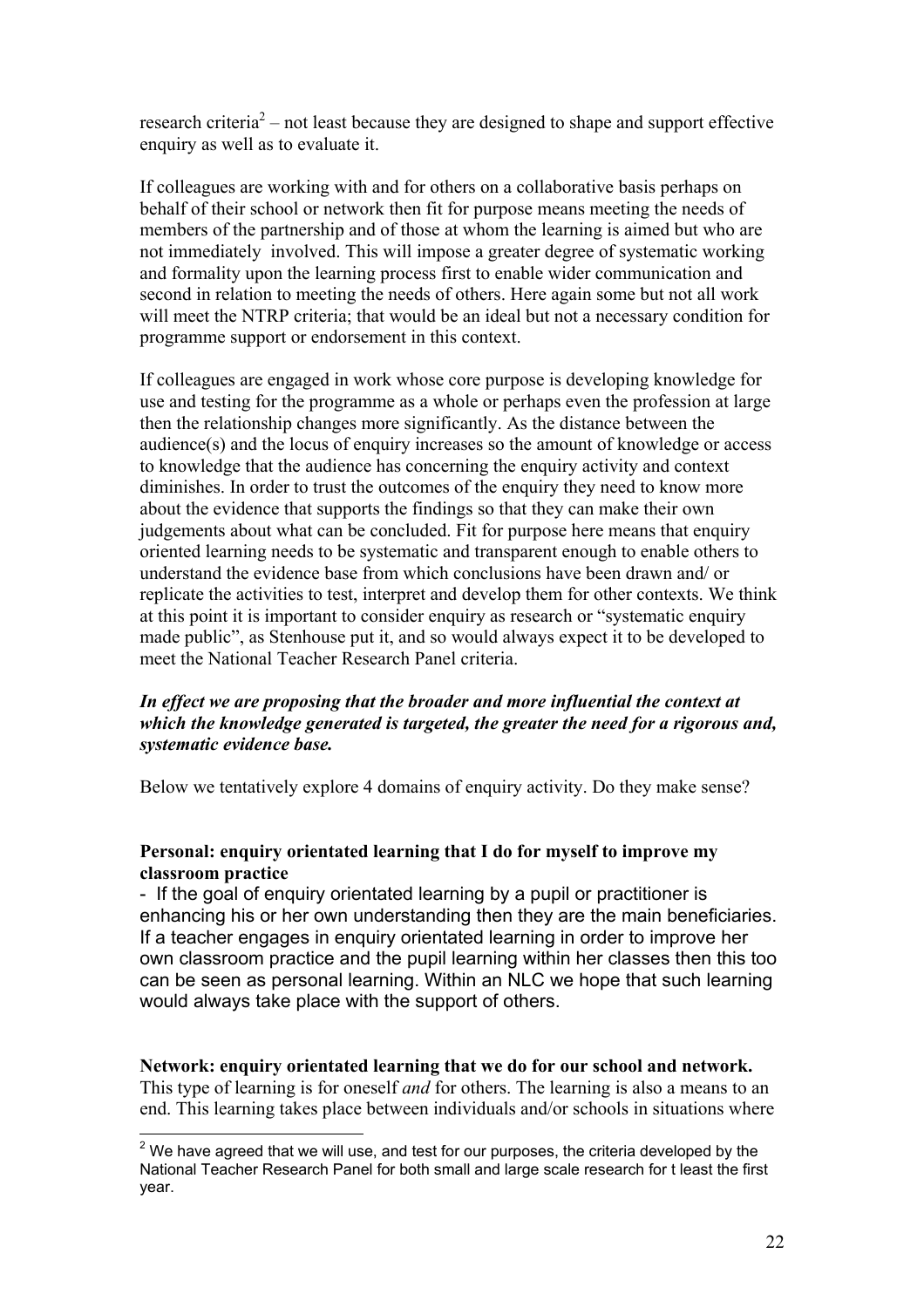it is relatively easy to find out more about the outcomes and context of the enquiry from those who carried it out, because in our case they are a part of the same school or Networked Learning Community. The membership of the NLC should in this case meant that there is some shared knowledge about the schools and individuals involved in the enquiry.

#### **Programme: enquiry orientated learning that our network does for the**

#### **programme as a whole.**

This type of learning is also about learning for one self *and* for others. However this learning takes place on a scale where it is much harder to engage with those who carried out the enquiry. Other teachers in the NLCP will have some limited knowledge of the programme, and of the activity of other networks within the programme that will help them make judgements about the outcomes of enquiry.

For example if efforts to trial Thinking Skills Strategies are developed for the benefit of teachers in other NLCs then it becomes helpful to think about the activities as 'systematic enquiry made public' (Stenhouse)in other words as research.

#### **Profession: enquiry orientated learning that the NLCP does on behalf of the teaching profession.**

This type of learning is also about learning for oneself with and for others but aimed at a much larger audience. We must assume that other professionals will have little/no knowledge of the NLC programme or the school context in which the enquiry took place. So it becomes necessary to provide explicit evidence of the context, methods, and outcomes of the research to enable t judgements to be made about what can be inferred from the outcomes of the enquiry.

For example if efforts to trial Thinking Skills Strategies are taken forward, not just as a learning process for teachers in the NLCP, but as an effort to create knowledge for the benefit of the whole teaching profession then it becomes helpful to think about the activities as 'systematic enquiry made public' (Stenhouse); in other words as research.

#### **Policy makers**

We originally wondered whether policy making represents a distinctive context but were very worried about implying that there should be different tests of quality for policy makers and practitioners. We also think that concentrating on policy makers' needs in terms of their learning takes us to the position where we very definitely write differently for them, and this meets the case.

For example if more than one teacher is enquiring into how Thinking Skills Strategies help pupils to learn, then the main beneficiaries are not just those individuals involved in the enquiry, but the pupils in their own and their colleagues' classes. Of course there is still a lot of personal learning going on, but the outcomes have wider impact.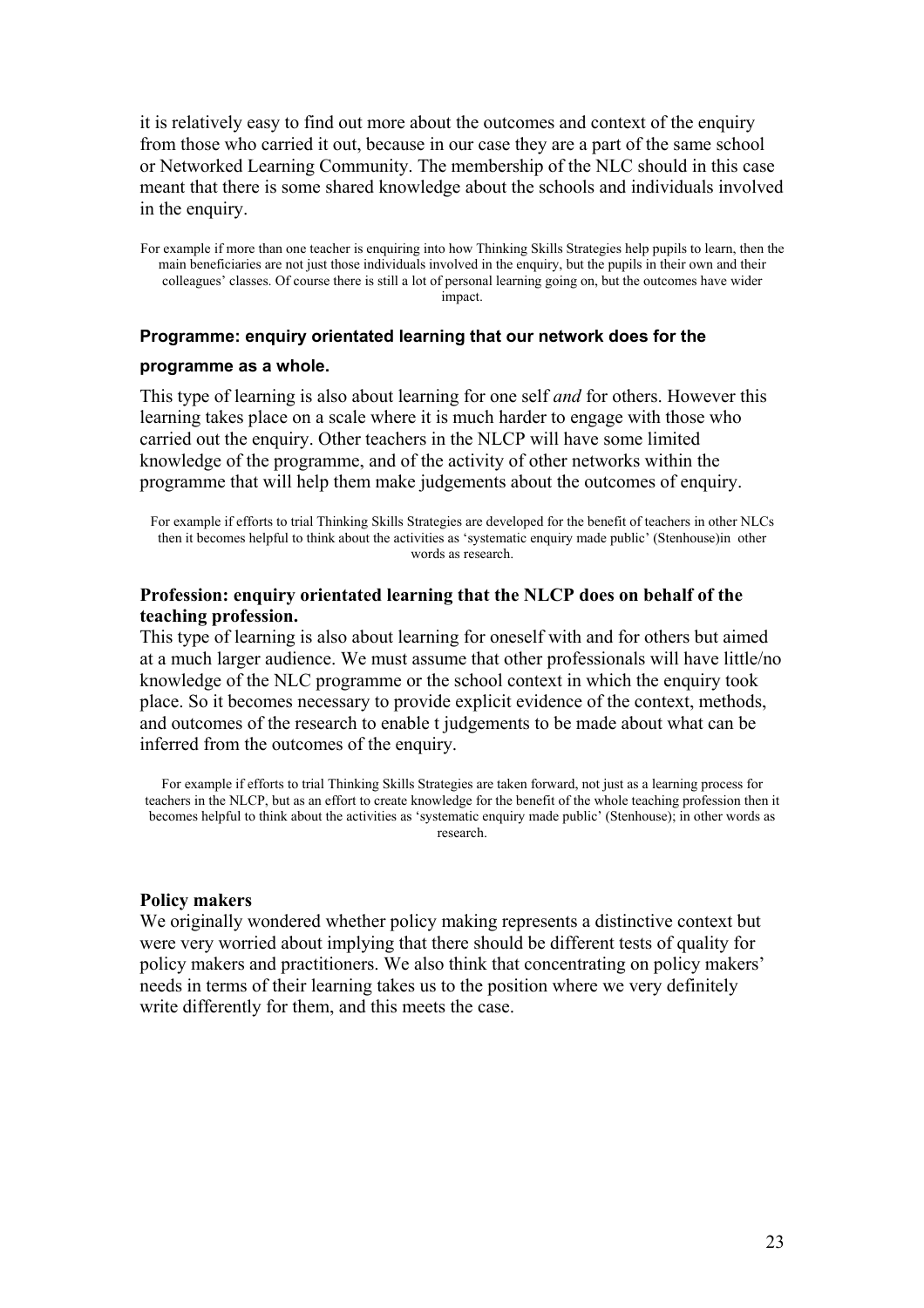# **National Teacher Research Panel**

# **RESEARCH CRITERIA**

Key criteria for assessing research that sets out how to be useful to teachers are summarised below:

Projects need:

(i) **a sharp focus**, supported by clear research questions or proposals for developing them. Projects should be directed towards outcomes which can be communicated to and used by teachers to inform their classroom practice;

(ii) convincing **arrangements for accessing and building upon what is known already about** the area to be studied. Projects need to show that they will make a systematic and cumulative contribution to what is known already about effective teachers, effective teaching of the curriculum and/or pedagogic leadership.

(iii) clear **research** methods. Projects need to show that they:

- will take place in a **relevant field of investigation;**
- include practical and systematic arrangements for **collecting evidence that is relevant to the research question or hypothesis**. They will need to show that:
	- - **interview or observation goals are clear;**
	- their evidence is **relevant to the experience of teachers;**
	- the collection analysis and interpretation of data will be guided by **a consistent logic;**
	- there are clear strategies for **triangulating data**. For example are data about processes complemented by data about outcomes? Are data about perceptions complemented by observation data?
- have practical **arrangements for checking the interpretation of evidence** and findings with practitioners and researchers;
- involve systematic approaches to analysing data which allow the testing of issues emerging from the data as well as exploration of original hypotheses;

(iv) details of **arrangements for communicating the research to others**, including for example:

- arrangements for working out the meaning or the implications of findings for day-to-day practice with teachers;
- a report or other materials for publication in, for example, professional journals, LEA newsletters, research journals, preparation of a video or interactive CD ROM as well as reports which enable academic peer review;